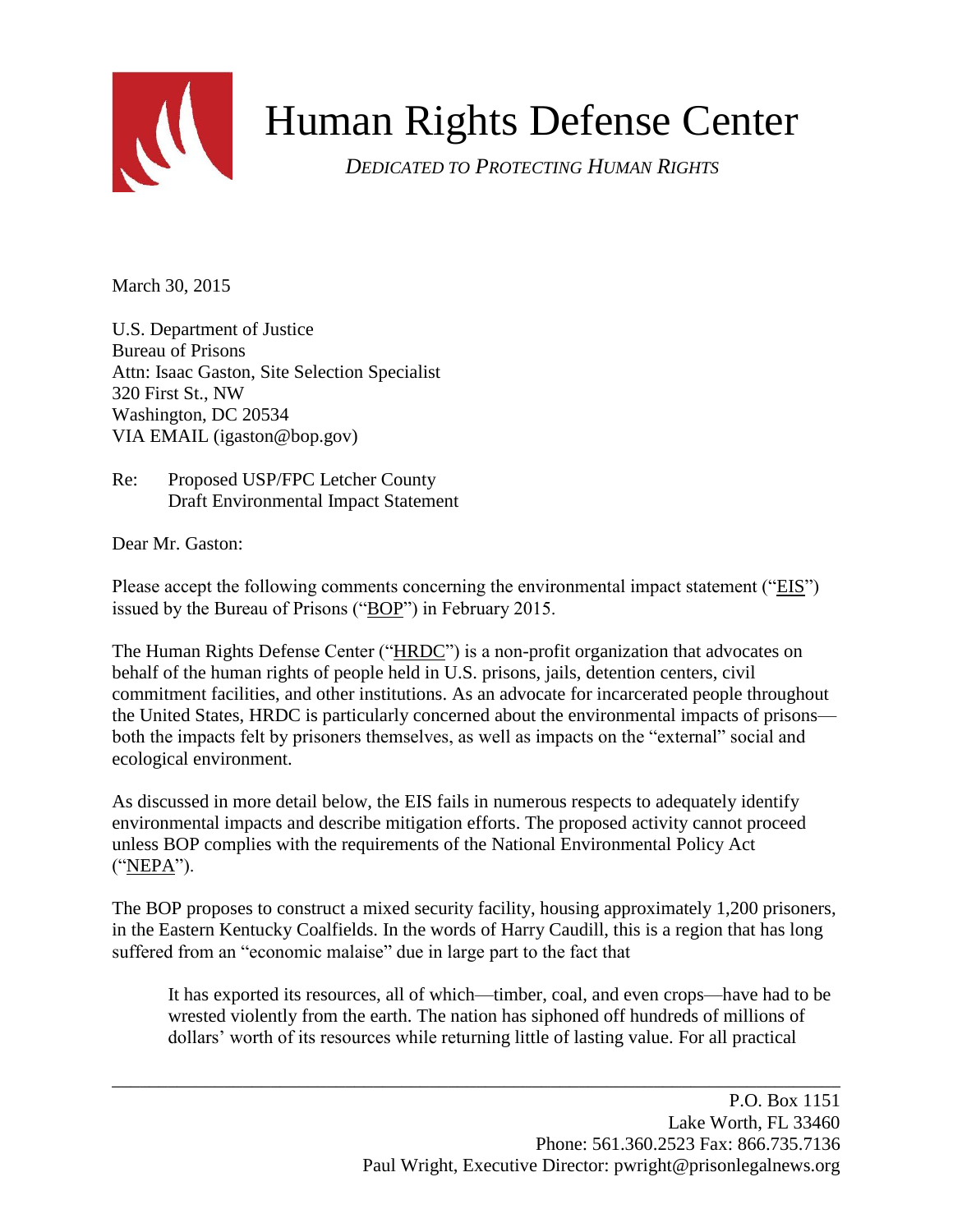purposes the [Cumberland Plateau] has long constituted a colonial appendage of the industrial East and Middle West, rather than an integral part of the nation generally. The decades of exploitation have in large measure drained the region.<sup>1</sup>

The EIS announces BOP's plans to continue with a new type of extractive activity. BOP's proposed project would take 1,200 prisoners, extracted from their homes and neighborhoods, and import them into Letcher County. Despite the EIS's glib promises of employment and economic activity, Letcher County and surrounding environments would be forced to absorb the substantial environmental consequences of importing 1,200 people into a highly concentrated group quarters. Meanwhile, the prisoners themselves would be exposed to various adverse environmental conditions that are entirely unaddressed in the EIS.

As discussed in more detail below, the EIS fails in numerous respects to adequately identify environmental impacts and describe mitigation efforts; therefore proposed activity cannot proceed until BOP complies with the requirements of the National Environmental Policy Act ("NEPA") and the Administrative Procedure Act.<sup>2</sup>

#### **I. BOP Has Not Examined a Sufficient Range of Alternatives**

The BOP alleges that this facility is needed to reduce national prison overcrowding. According to the EIS, high-security facilities operated by the BOP "are currently 52 percent overcrowded and are operating at above rated capacity."<sup>3</sup> The other four Mid-Atlantic USP facilities referenced in the EIS are on average between 400 – 600 people over capacity, totaling 2,400 prisoners (not including prisoners in special programs).<sup>4</sup>

While the BOP presents this as if it is an urgent matter, it has actually come to represent a standard state of affairs for the BOP. Even with BOP's Letcher County proposal being the largest of its kind in the region, potentially warehousing over 1,216 people to the cost of \$200 - 300 million for pre-construction activities alone,<sup>5</sup> this still leaves the Mid-Atlantic facilities overcrowded by over 1,200 prisoners.

Building new prisons to alleviate overcrowding has followed a similar trend as building new roads to alleviate heavy traffic or building more cemeteries to remedy infectious disease. Without proper analysis and assessment of alternatives, these costly measures rarely address the intended problems, and more prisons, like roads and cemeteries, are claimed to be needed at a constant pace which cannot be managed responsibly.

The assessment of alternatives is one of the primary reasons for the existence of the EIS process.

<sup>1</sup> Harry M. Caudill, *Night Comes to the Cumberlands: A Biography of a Depressed Area* (1962), at 325.

<sup>&</sup>lt;sup>2</sup> See generally 5 U.S.C. § 702 (providing for judicial review of agency action).

<sup>3</sup> EIS § 1.3

<sup>4</sup> EIS Table 1-1

<sup>5</sup> EIS Table ES-1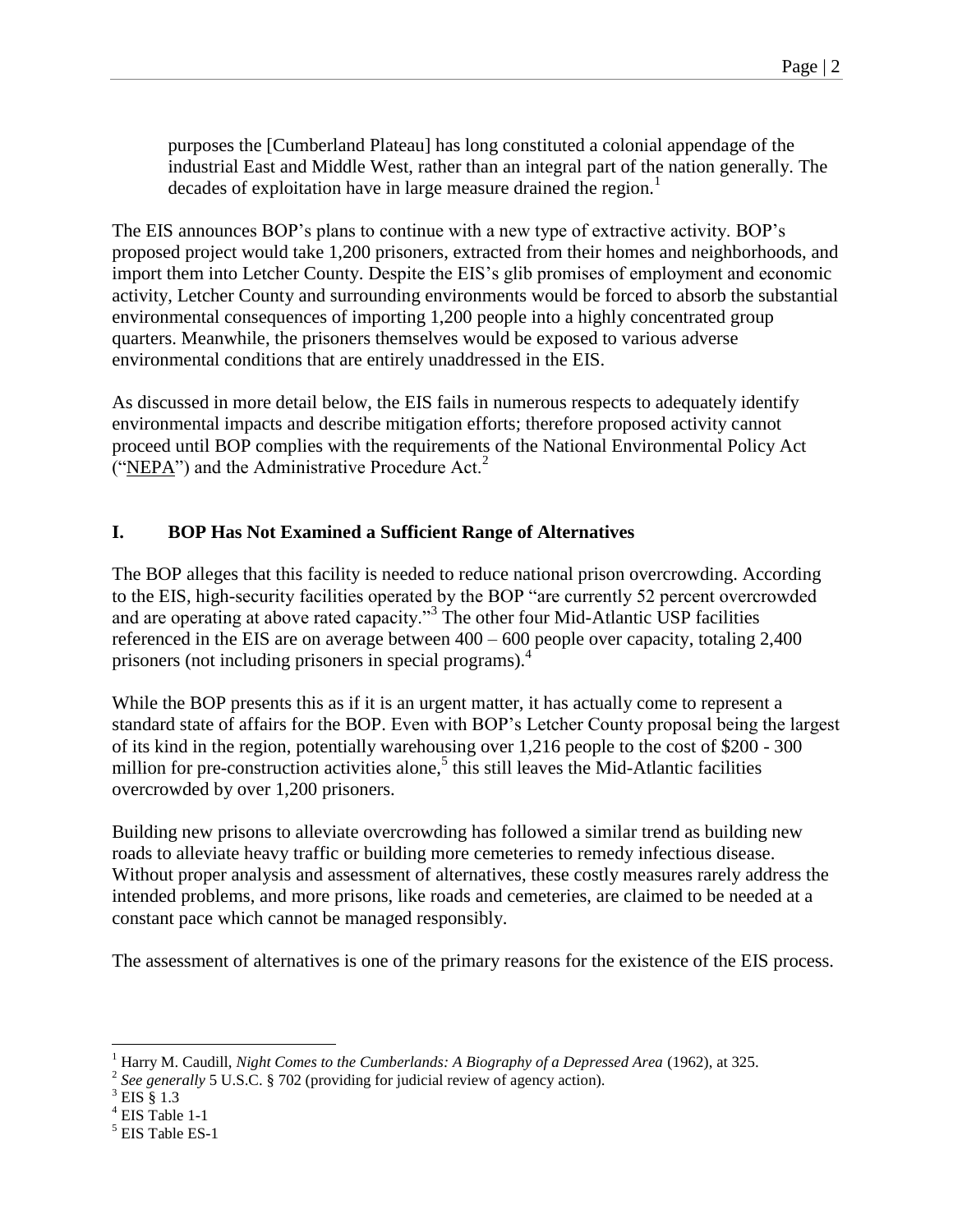BOP's refusal to discuss alternatives to imprisonment is not just indicative of the agency's lack of imagination, but also flies in the face of NEPA's requirement to "study, develop, and describe appropriate alternatives to recommended courses of action."<sup>6</sup>

Recent innovations have shown that alternatives to incarceration can be reasonably implemented and can save scarce financial and human resources, $\frac{7}{1}$  as well as reduce the epidemic levels of recidivism, $8$  by developing programs that truly keep people charged with crimes closer to their families and communities, providing specialized treatment and assistance rather than incarceration. Viewed in this light, the problem is not overcrowding but over-incarceration.

Such alternatives could avoid the negative environmental impacts which would arise from either of BOP's proposed alternatives. Accordingly, BOP's failure to consider such alternatives is grounds for finding the EIS insufficient, because the agency's analysis appears to be little more than "a pro forma ritual."<sup>9</sup>

## **II. BOP's Stated Need for the Proposed Action Is Suspect**

At the outset, the EIS seems to distort or deviate from BOP policies concerning prisoner placement. As part of the stated justification for the proposed project, the EIS claims that "[w]hen considering placement of an individual, the Bureau considers the origin of the inmate and attempts to place the inmate in an institution that is within the region of the inmate's origin."<sup>10</sup> The EIS then attempts to justify BOP's proposed project by stating that "[t]he opportunity to provide additional [prison] bedspace in Letcher County would . . . afford the Bureau continued management of inmates originating from the region, and allow those inmates to remain close to family and friends."<sup>11</sup>

While the BOP alleges that the Mid-Atlantic Region was chosen in an attempt to place prisoners in Letcher County in order to provide "greater opportunity for visitation with family, which aides in the rehabilitation process," the EIS did not provide and demographics or geographic analysis of where the existing prisoners in overcrowded facilities in the Mid-Atlantic would be coming from, and what affordable transportation options are available to them for visitation. There is no public transportation, bus station, train station, or airport within a 90 mile radius of Whitesburg, KY, making it virtually impossible for families that do not own, or cannot afford to rent, a private vehicle, to make the trip. Building prisons in remote rural areas far from the urban areas that generate most prisoners only serves the further isolate and alienate prisoners from their families by making visitation difficult or impossible for the mostly impoverished families of prisoners.

<sup>6</sup> 42 U.S.C. § 4332(E).

<sup>&</sup>lt;sup>7</sup> For example, drug offenses accounted for 48.5% of BOP prisoners as of 2012. Reforms surrounding how these types of charges are dealt with could substantially alleviate the overpopulation of BOP facilities. <sup>8</sup> [The Congressional Research Service \(CRS\) Report on Offender Reentry,](http://fas.org/sgp/crs/misc/RL34287.pdf) by Nathan James, published January 2015

<sup>9</sup> *See Southern Utah Wilderness Alliance v. Norton*, 237 F.Supp.2d 48, 52 (D.D.C. 2002) ("Considering environmental costs means seriously considering alternative actions to avoid them.").

 $^{10}$  EIS § 1.3.

 $^{11}$  EIS § 2.3.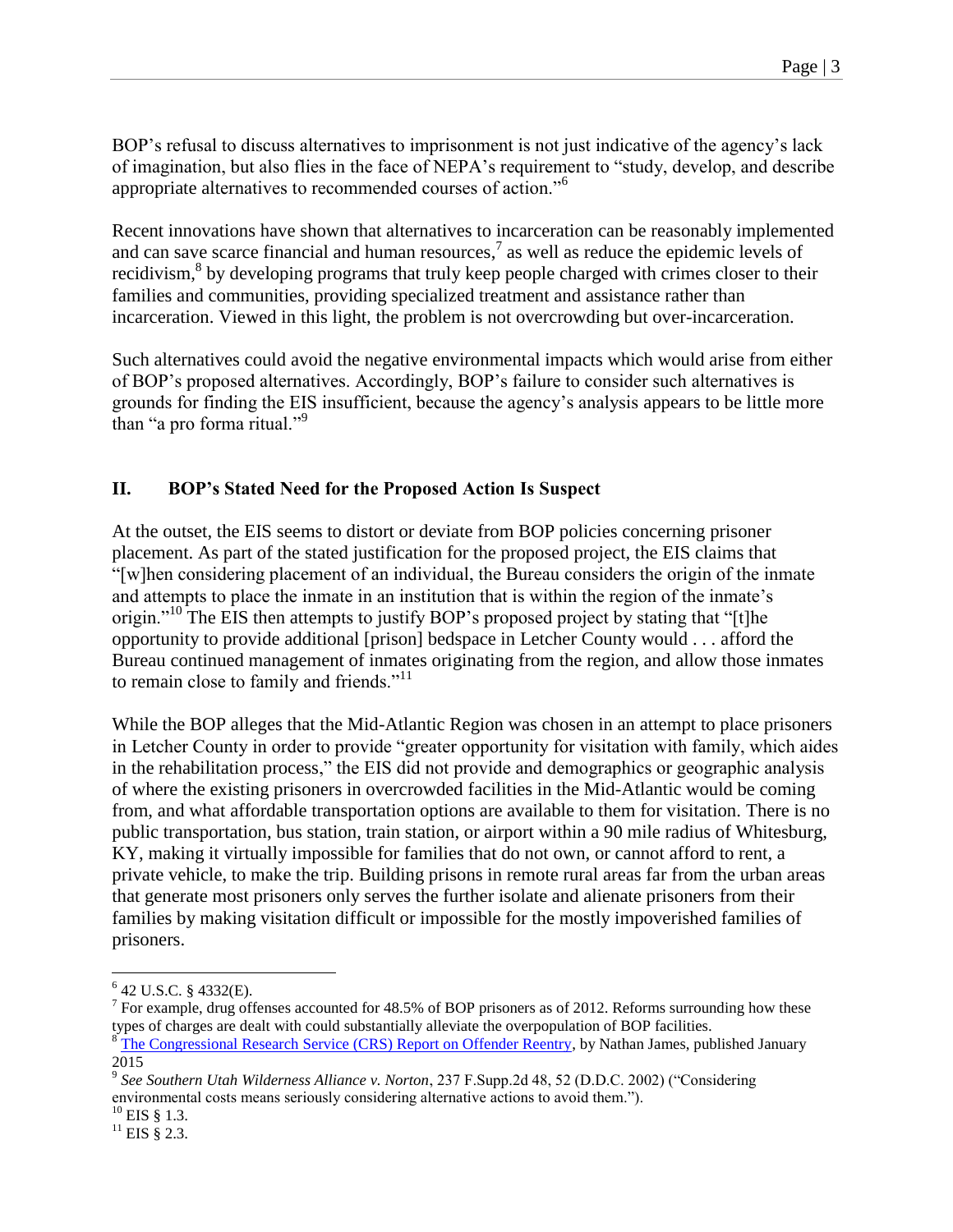BOP's professed interest in family unity comes as somewhat of a surprise in light of BOP's published management procedures. The EIS claims that the proposed facility would serve prisoners from the BOP's Mid-Atlantic Region. This region is comprised of Kentucky, West Virginia, Tennessee, Virginia, Maryland, Delaware, and North Carolina.<sup>12</sup> Yet BOP's Program Statement 5100.08 does not specify that prisoners should be housed close to family and friends, but rather provides that placing a prisoner within *500 miles* of his or her anticipated release area is one of dozens of factors that determine where a prisoner is placed.<sup>13</sup> The 500-mile radius surrounding Whitesburg, Kentucky includes numerous areas that are not "close" (under any reasonable definition) to the proposed prison, including Detroit, Michigan; St. Louis Missouri; Philadelphia, Pennsylvania; Buffalo, New York; Jacksonville, Florida; Montgomery, Alabama; Scranton, Pennsylvania; and Chicago, Illinois.<sup>14</sup>

It is troublesome enough that BOP proposes importing 1,200 people into housing constructed on an abandoned mine site. For the agency to claim it is implementing this plan in the name of family unity is disingenuous. If BOP has developed a new program to emphasize placement of prisoners close to their families, then the EIS should reference that program; otherwise, the BOP should not use families and loved ones as pawns in a public relations charade.

## **III. Lack of Consideration for Public Involvement During Scoping Period**

The EIS states that public involvement is an extremely valuable tool in the successful completion of NEPA documents." It also states that "scoping comments were in support of the project with no major issues or concerns raised." From reviewing the media reports published in close proximity to the scoping period of this BOP proposal, it appears that the presentation of public input from the scoping period is being skewed, if not outright falsified. HRDC has confirmed that at least three individuals who formally submitted critical comments during scoping which are reflected *nowhere* in the presentation of public input in the EIS. <sup>15</sup> We are disturbed that a federal law enforcement agency would lie and distort comments made during the public hearings process. Such behavior undermines respect for authority and calls into question the legitimacy of the agency who would commit and condone such behavior.

In other examples, a regional news source based in Whitesburg, KY, *The Daily Yonder* (produced by the Center for Rural Strategies), published an article during the scoping period which included the following comments:

"People have been promised pie in the sky," says Sylvia Ryerson, a [former] Letcher County resident and a journalist for WMMT-FM. The jobs involved in building a prison

 $\overline{a}$ <sup>12</sup> *See* Fed. Bureau of Prisons, [Map of Mid-Atlantic Region.](http://www.bop.gov/locations/map.jsp?region=MXR)

<sup>&</sup>lt;sup>13</sup> PS 5100.08, ch. 5 at 3.

 $14$  Locations within the 500-mile radius are based on [a map generated by FreeMapTools.com.](http://www.freemaptools.com/radius-around-point.htm?clat=37.1184318&clng=-82.82682649999998&r=804.672000307346&lc=FFFFFF&lw=1&fc=00FF00&fs=true)

<sup>&</sup>lt;sup>15</sup> Sylvia Ryerson, Elizabeth Sanders and Stephen Raher all confirmed submitting written comments which were not supportive of the project. Ryerson stated that she believed others did as well. Raher's comment, filed on August 26, 2013, stated among other points that "[t]he Letcher County EIS should thoroughly explain the types of settings in which BOP houses different inmate populations, and should give meaningful consideration to community-based alternatives to incarceration." This was not even remotely addressed in the Draft EIS.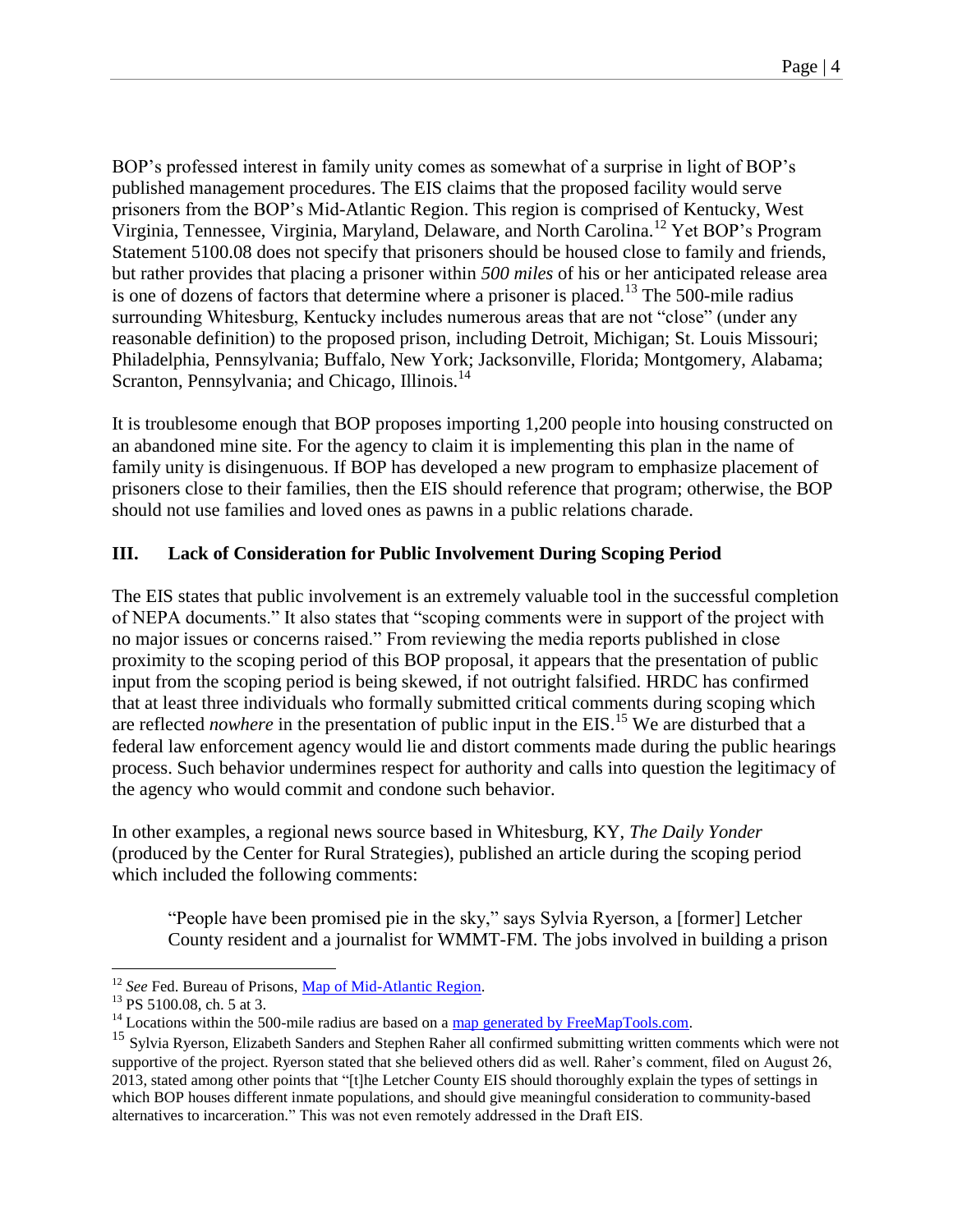are temporary, she says, and they can't transform the economy in a meaningful way. By taking short term jobs, she claims Appalachia is harming its community in the long term. "I think it is helpful to think of prison construction as a continuation of the industrial recruitment strategies of the 1990s, where economic development officials looked outside the region, for some new big thing to come in and fix everything that's wrong. And just as industrial recruitment failed to bring the region out of poverty, so will prison recruitment. It's a race-to-the-bottom strategy, not based on meeting the needs and cultivating the skills of a particular community, but rather forcing marginalized communities to compete for the kinds of industries that no one else wants. And the effects are disastrous."

Some might argue that even if the jobs are temporary, they are a stopgap solution that otherwise wouldn't exist. Ryerson maintains that the evidence shows the opposite to be true. "[F]rom looking at studies as well as our neighboring counties, … prisons make poor communities poorer." Appalachia needs a vibrant, diversified and skilled economy. Prisons discourage those businesses, making Appalachia a less attractive place. "Many prison host communities have seen increases in drug abuse, domestic violence and divorce rates following the prisons opening." Additionally, in a region struggling to keep its young people at home, she worries about the unspoken message building a prison sends. "Is this what we want to be telling young people may be their best option if they want to stay home and have a good paying job?"

Furthermore, prisons create their own very dangerous economy. In order for a prison to become economically viable, it needs more and more prisoners. "[M]ass incarceration targets poor people of all colors," Ryerson says. "The more our economy here in eastern Kentucky depends on insanely high incarceration rates nationwide, the more people from here in eastern Kentucky will end up going to prison."<sup>16</sup>

In an excerpt from another *Daily Yonder* article, the author provides background on other prison facilities in the region and the failing economic impacts they continue to have:

It's been 21 years since the federal prison opened in Clay County, a decade since the prison opened in Martin County, and nine since opening day at the McCreary prison – and none of the promises of Dorworth [the federal prison official] have been fulfilled. Clay, McCreary and Martin remain three of the poorest counties in one of the nation's poorest Congressional districts.

Central Appalachia's experience is not unique. Prisons don't work as economic development engines, researchers say. One study analyzed data on every rural county in the United States, with or without a prison, from 1969-2004. The report concluded: "We find no evidence that prison expansion has stimulated economic growth. In fact we provide evidence that prison construction has impeded economic growth in rural counties that have been growing at a slow pace."<sup>17</sup>

<sup>16</sup> April 30, 2013<http://www.dailyyonder.com/region-worth-more-its-mountaintops/2013/04/30/5876>

<sup>&</sup>lt;sup>17</sup> The Prison Industry: Carceral Expansion and Employment in U.S. Counties http://onlinelibrary.wiley.com/doi/10.1111/j.0038-4941.2004.08501004.x/abstract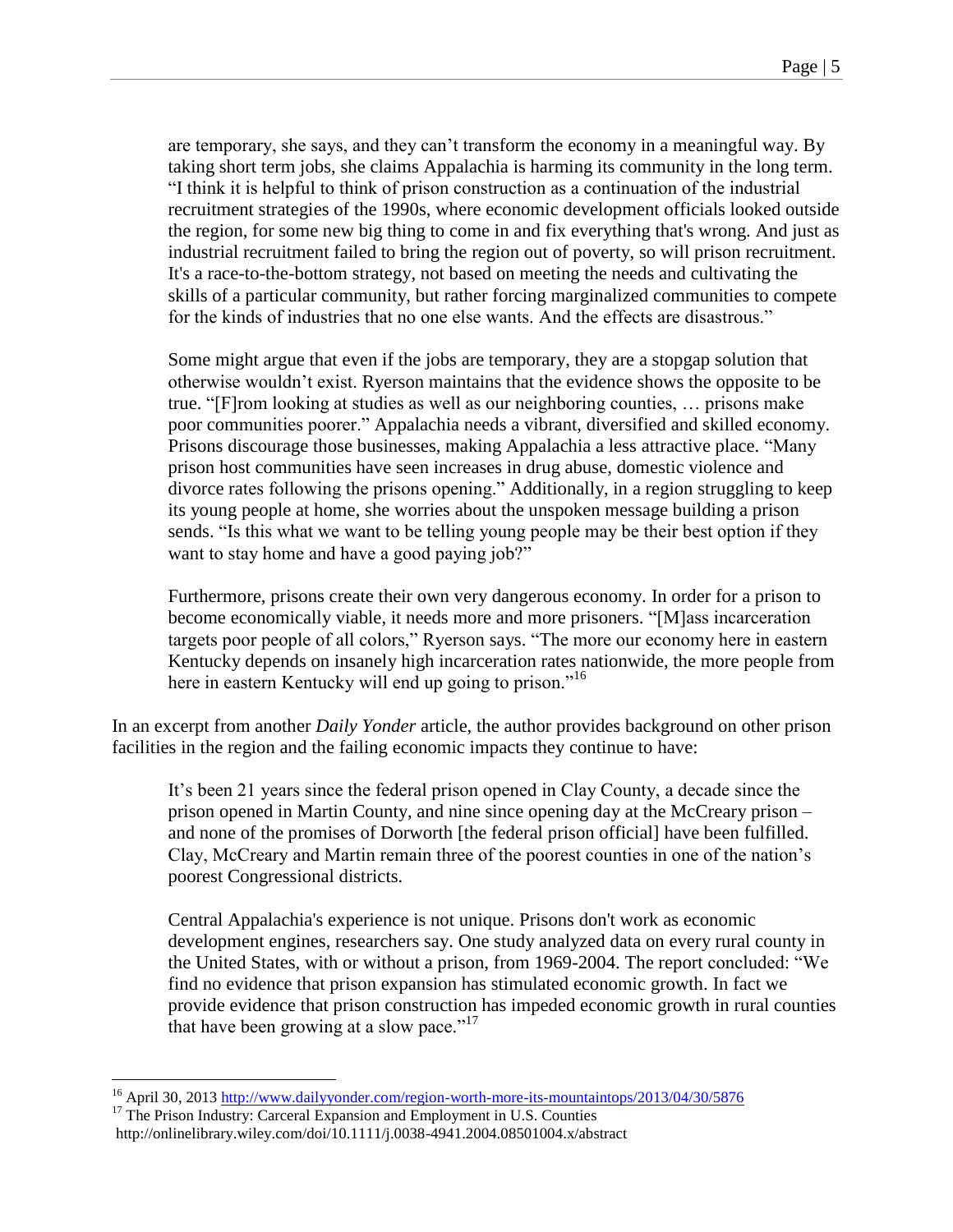The same study found that counties facing the toughest economic conditions are the ones most likely to be hurt, not helped, by prison construction. These counties are more willing to offer up scarce financial resources to entice the prisons to come, yet have the lowest number of residents who meet the job qualifications. They also are less likely to offer the amenities that attract transferring prison employees to stay within the county.<sup>18</sup>

The notice for the public comment period regarding this Draft  $EIS<sup>19</sup>$  states that "interested groups" and individuals are encouraged to provide comments in person at the public meeting or in writing anytime during the public comment period. At the public meeting, attendees will be able to submit comments in writing and orally to a stenographer who will transcribe comments. All comments received during the public comment period will be given equal consideration." Additionally it states, "All statements, both written and oral, submitted during the public comment period will become part of the public record[.]"

Yet this has not been the case for comments submitted during the scoping period.<sup>20</sup>

Issues raised in this comment have been raised before and ignored. Not only has this cost us much of our faith and trust in the public process surrounding this project, it also places the EIS in the category of insufficient, and possibly in violation of NEPA's requirement of public involvement.

### **IV. The EIS Fails to Consider Environmental Impacts on Prisoners Housed in the Proposed Facility**

It is important to remember that the EIS is prepared under NEPA, a law that requires federal agencies to "use all practicable means" to "assure for *all* Americans safe, *healthful*, productive, and esthetically and culturally pleasing surroundings."<sup>21</sup> In addition, NEPA requires that an environmental impact statement address impacts on the "human environment,"<sup>22</sup> and agencies are required to "comprehensively" interpret the phrase "human environment" to "include the natural and physical environment and the relationship of people with that environment.<sup> $23$ </sup>

NEPA explicitly references human health, and covers all people—there is no "prisoner exclusion"—thus the BOP must consider potential health impacts on prisoners as part of the EIS. This is especially true in light of BOP's legal responsibility to provide for the health and welfare of the prisoners in its custody. $^{24}$ 

<sup>&</sup>lt;sup>18</sup> Feb 20, 2013[, Speak Your Piece:](http://www.dailyyonder.com/speak-your-piece-prison-progress/2013/02/12/5651) Prison Progress

<sup>&</sup>lt;sup>19</sup> [Federal Register notice](https://www.federalregister.gov/articles/2015/02/10/2015-02663/notice-of-public-meeting-for-the-draft-environmental-impact-statement-for-proposed-united-states) of public meeting on BOP Draft EIS for Letcher County

<sup>&</sup>lt;sup>20</sup> HRDC staff person Panagioti Tsolkas was told by BOP representative, Isaac Gaston, on March 30 11:51 a.m. that the 2013 scoping period public comments were not available for review.

 $21$  42 U.S.C. § 4331(b)(2).

 $22$  42 U.S.C. § 4332(2)(C).

<sup>23</sup> 40 C.F.R. § 1508.14.

<sup>&</sup>lt;sup>24</sup> BOP has both a constitutional and statutory duty to provide inmate healthcare. U.S. Const., amdt. 8 (prohibition on cruel and unusual punishment); *Spruill v. Gillis*, 372 F.3d 218, 235 (3d Cir. 2004) (deliberate indifference to the serious medical needs of prisoners violates the Eighth Amendment); 18 U.S.C. § 4042(a)(2), (3) (statutory responsibilities of the bureau); *accord U.S. v. Jones*, 91 F.3d 623, 624 (3d Cir. 1996) (recognizing legal duty of BOP to provide care for inmates).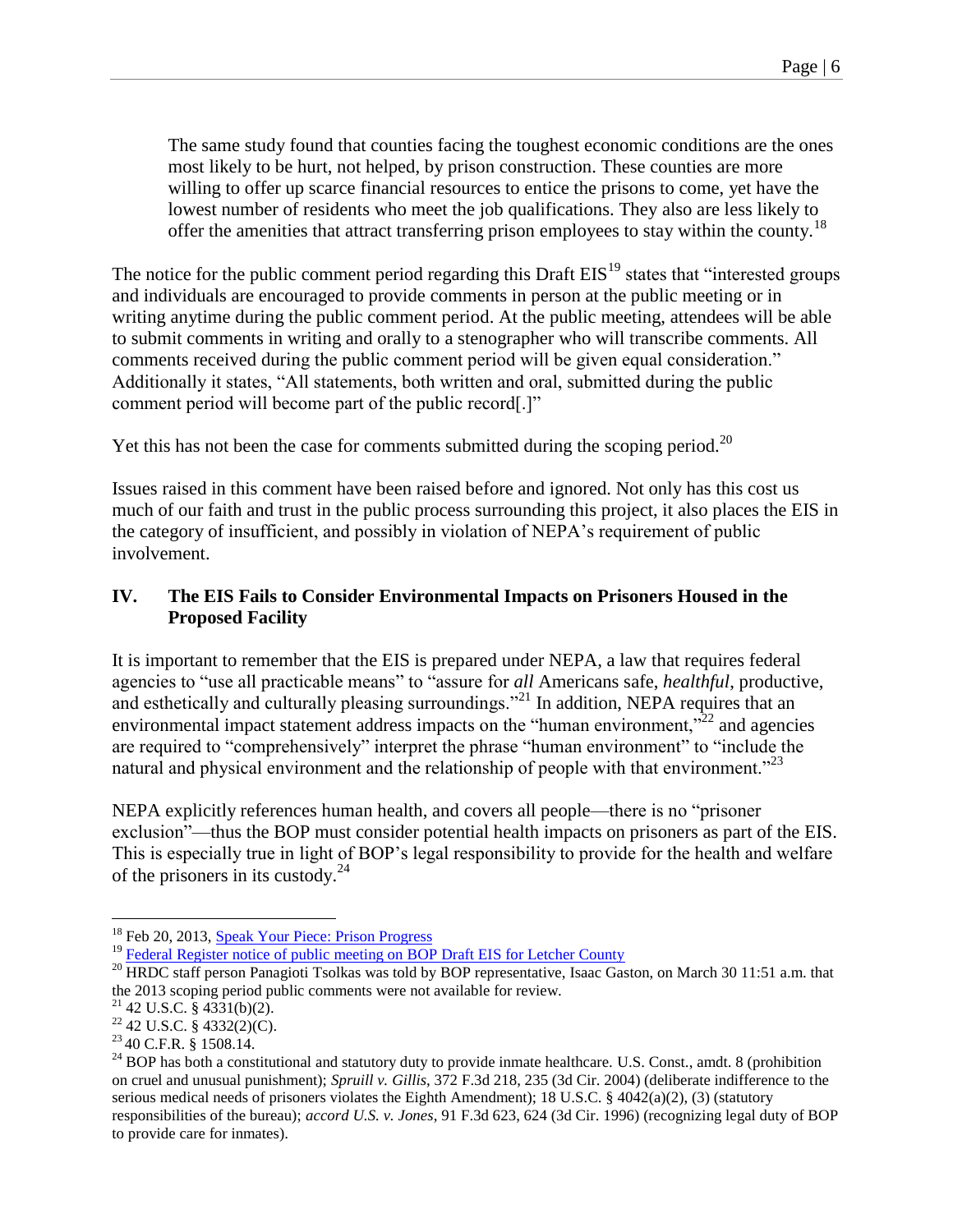## **A. Impact of Mining Activities**

 $\overline{a}$ 

Both of the BOP's proposed sites are at locations that once hosted mining activities.<sup>25</sup> The EIS does not directly address mining activity elsewhere in the local area, but certain statements suggest that mining activity is widespread in the vicinity of the proposed sites.<sup>26</sup> Despite the selfevident concerns that arise from housing over 1,200 people at a former mining site surrounded by active coal mines, the EIS is completely devoid of any discussion on potential impacts to prisoners.

Prisons located near coal mining waste facilities can result in widespread prisoner health problems including respiratory illness, gastrointestinal problems, dermatological conditions, and thyroid disorders, $^{27}$  yet the EIS gives no indication that BOP conducted research concerning the proximity of such waste facilities. More generally, numerous studies have indicated that communities hosting coal mining in general, and mountaintop removal mining in particular, are susceptible to increased health hazards. For example, a 2011 study of Appalachian localities found that even after controlling for socioeconomic factors, residents of counties with mountaintop removal mining suffered significantly higher rates of poor physical and mental health than other Appalachian communities; $^{28}$  while another study concluded that chronic cardiovascular disease mortality is more prevalent in mountaintop removal areas.<sup>29</sup> A waterquality study published in 2011 found increased concentrations of selenium, sulfate, magnesium, and other inorganic solutes in rivers downstream from active and reclaimed mining sites.<sup>30</sup> A 2010 study of coal mining counties in West Virginia found that, even after controlling for cigarette smoking, cancer mortality rates increased for residents who lived near mining operations.<sup>31</sup>

Scientific literature makes clear that there are health risks connected with simply living in proximity to coal mining, especially surface mines that are common in Eastern Kentucky. Despite this substantial body of scientific evidence, the EIS does not even make passing mention of possible health impacts on residents of the proposed prison. An environmental impact statement must contain a "reasonably thorough discussion of the significant aspects of the

<sup>&</sup>lt;sup>25</sup> EIS, at §§ 4.2.1 (Alternative 1: "The topography at Payne Gap has been significantly affected by strip mining activities, which historically occurred on site.") and 5.2.1 (Alternative 2: "The topography at the Roxana site has been significantly impacted by mountaintop removal coal mining.").

<sup>26</sup> *See e.g.*, EIS § 4.3.1.2 ("Letcher County is part of the largest coal producing area in eastern Kentucky."). <sup>27</sup> Dustin S. McDaniel, et al., *[No Escape: Exposure to Toxic Coal Waste at State Correctional Institution Fayette](https://abolitionistlawcenter.files.wordpress.com/2014/09/no-escape-3-3mb.pdf)* (Feb. 2015).

<sup>28</sup> Keith J. Zullig & Michael Hendryx, *Health-Related [Quality of Life Among Central Appalachian Residents in](http://crmw.net/files/Zullig_Hendryx_Health_related_quality_of_life_2011.pdf)  [Mountaintop Mining Counties](http://crmw.net/files/Zullig_Hendryx_Health_related_quality_of_life_2011.pdf)*, 101 Am. J. of Pub. Health 848 (May 2011); *see also* Michael Hendryx, *[Mortality](http://crmw.net/files/Hendryx_mortality_from_heart_respiratory_and_kidney_disease_2009.pdf)  [from Heart, Respiratory, and Kidney Disease in Coal Mining Areas of Appalachia](http://crmw.net/files/Hendryx_mortality_from_heart_respiratory_and_kidney_disease_2009.pdf)*, 82 Int'l Archives of Occupational Envtl Health 243 (2009).

<sup>29</sup> Laura Esch & Michael Hendryx, *[Chronic Cardiovascular Disease Mortality in Mountaintop Mining Areas of](http://crmw.net/files/Esch_Hendryx_Chronic_cardiovascular_disease_mortality_in_MTR_2011.pdf)  [Central Appalachian States](http://crmw.net/files/Esch_Hendryx_Chronic_cardiovascular_disease_mortality_in_MTR_2011.pdf)*, J. of Rural Health (2011), at 1-8.

<sup>30</sup> T. Ty Lindberg, et al, *[Cumulative Impacts of Mountaintop Mining on Appalachian Watershed](http://www.pnas.org/content/108/52/20929)*, 108 Proc. of the Nat'l Acad. of Sciences 20929 (Dec. 27, 2011).

<sup>31</sup> Michael Hendryx, Evan Fedorko, & Andrew Anesetti-Rothermel, *[A Geographical Information System-Based](http://crmw.net/files/Hendryx_et_al_A%20GIS-based_analysis_of_cancer_mortality_2010.pdf)  [Analysis of Cancer Mortality and Population Exposure to Coal Mining Activities in West Virginia, United States of](http://crmw.net/files/Hendryx_et_al_A%20GIS-based_analysis_of_cancer_mortality_2010.pdf)  [America](http://crmw.net/files/Hendryx_et_al_A%20GIS-based_analysis_of_cancer_mortality_2010.pdf)*, 4 Geospatial Health 243 (2010).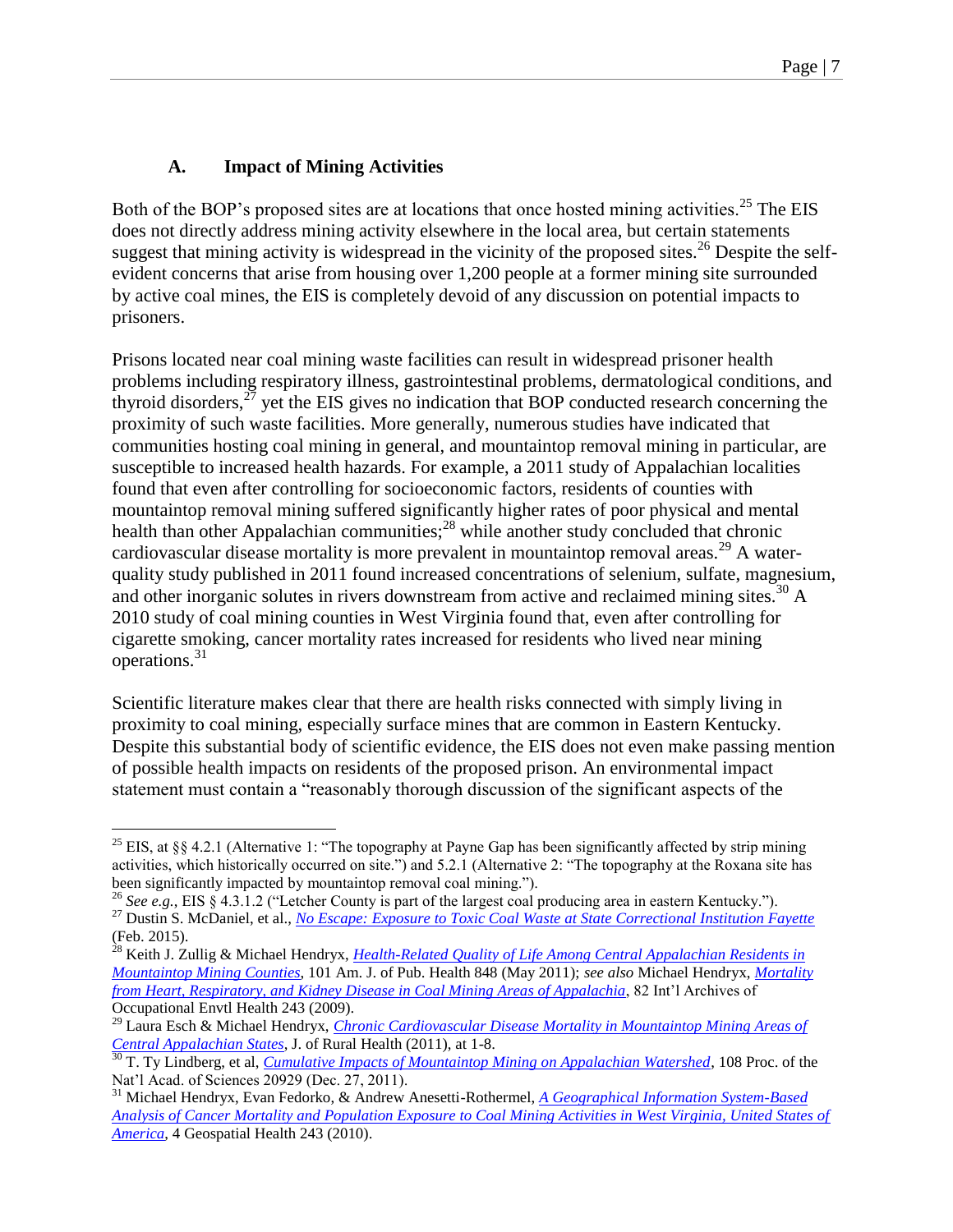probable environmental consequences" of a proposed project.<sup>32</sup> Highlighting positive economic benefits of a proposed prison while utterly ignoring probable health dangers does not satisfy BOP's statutory duty to analyze and balance environmental impacts, costs, and alternatives in good faith.<sup>33</sup>

Indeed, the EIS is inadequate on its face due to the BOP's failure and refusal to candidly discuss opposing viewpoints. The "Enhanced Utility Investigation Report" attached as Appendix D to the EIS states that "[t]he *Site Investigation Trip* memo (KCI 2010) recommended that the Payne Gap site be removed from consideration due to 'significant concerns with its locations, past mining, and excavation.<sup>"34</sup> The EIS's discussion of the Payne Gap site does not contain any disclosure of concerns related to past mining and excavation activity, even though the site investigation memo indicates that such concerns have been directly presented to BOP. Oblique reference to the site investigation memo is not an acceptable substitute for a candid disclosure of risks. $35$ 

Other potential impacts to incarcerated populations which the EIS should be considering look like the December 2008 dike failure at TVA's Kingston Fossil Plant, where 5.4 million cubic yards of coal ash cascaded into the Emory and Clinch rivers and smothering about 300 acres of land. The breach released a slow-moving wave of toxic sludge and polluted water into the river in what remains the nation's largest coal-ash spill in history.<sup>36</sup> Or like the January 2014 chemical spill related to a coal processing facility in West Virginia which resulted in prisoners of a county jail being forced to drink contaminated water long after other area residents in the surrounding region were relieved with clean water deliveries.

Indeed, the existence of the site investigation memo proves that qualified professionals have expressed concern about the dangers posed by former mining activity. BOP has subsequently published the EIS, blithely ignoring this contrary viewpoint and without providing any hard data or analysis that suggests mining activity will *not* have a negative impact on the proposed facility. As federal courts have explained, "NEPA requires that the public receive the underlying environmental data from which" government experts derive their opinions.<sup>38</sup> In addition, NEPA requires agencies to directly address potential impacts—although the agency may opine on the

<sup>32</sup> *Seattle Audubon Society v. Espy*, 998 F.2d 699, 703 (9th Cir. 1993) (*quoting Idaho Conserv. League v. Mumma*, 956 F.2d 1508, 1519 (9th Cir. 1992)).

<sup>33</sup> *Calvert Cliffs' Coordinating Comm. v. U.S. Atomic Energy Comm.*, 449 F.2d 1109, 1115 (D.C. Cir. 1971) ("NEPA mandates a particular sort of careful and informed decisionmaking process and creates judicially enforceable duties. . . . [I]f [an agency] decision was reached procedurally without individualized consideration and balancing of environmental factors—conducted fully and in good faith—it is the responsibility of the courts to reverse.").

 $34$  EIS, appx. D, at 10.

<sup>35</sup> *See* 40 C.F.R. § 1502.21 ("No material may be incorporated [into an EIS] by reference unless it is reasonably available for inspection by potentially interested persons within the time allowed for comment."). <sup>36</sup> ["5 years after coal-ash spill, little has changed"](http://www.usatoday.com/story/news/nation/2013/12/22/coal-ash-spill/4143995/) USA Today, Dec. 22, 2013.

<sup>&</sup>lt;sup>37</sup> ["The Untold Story Of What Happened At An Overcrowded West Virginia Jail After The Chemical Spill"](http://thinkprogress.org/climate/2014/05/21/3439864/the-untold-story-of-what-happened-at-an-overcrowded-west-virigina-jail-after-the-chemical-spill/) Think Progress, May 21, 2014.

<sup>38</sup> *Idaho Sporting Congress v. Thomas*, 137 F.3d 1146, 1150 (9th Cir. 1998); *see also* 40 C.F.R. § 1502.24 (agencies must insure the scientific integrity of the discussions and analysis in a NEPA analysis).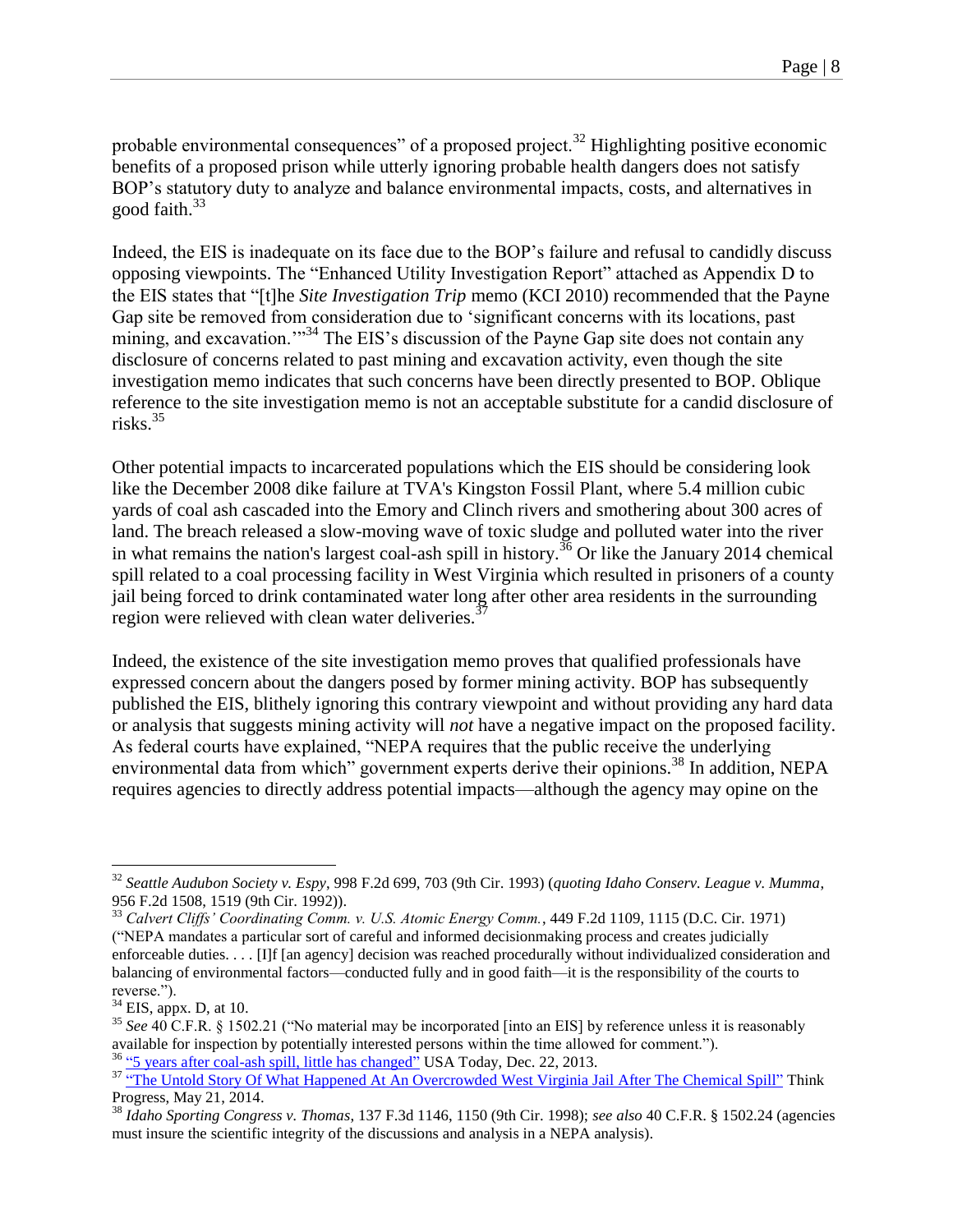probability of negative impacts, it "may not omit the analysis only because it believes that the worst case is unlikely."<sup>39</sup>

Accordingly, BOP cannot proceed with the proposed project until it provides a full and fair discussion of mining-related health risks and reopens the comment period to allow for an informed public discourse.

## **B. Water Quality**

The EIS states that both proposed alternative sites would receive water from the Letcher County Water & Sewer District ("LCWSD").<sup>40</sup> Yet the EIS is curiously uninformative concerning the quality of water that will be delivered to the hundreds of prisoners who would be housed at the new facility. The EIS indicates that water service to at least one of the proposed sites would come from LCWSD's Whitesburg treatment plant.<sup>41</sup> The Whitesburg plant draws from the North Fork of the Kentucky River.<sup>42</sup>

The public record indicates that there is valid reason for concerns about the water quality in the North Fork of the Kentucky, which:

<span id="page-8-1"></span><span id="page-8-0"></span>originates in Letcher County and supplies water to Whitesburg and many downstream communities in the state. Advisories against swimming in the river, prompted by high levels of fecal coliform bacteria, have been in place since intensive testing began in 1991. Even simple contact with the river water is considered a health hazard. Health statistics indicate that the average annual incidence of hepatitis A, a waterborne disease, is significantly higher in Letcher County than in Kentucky and nearly double the national incidence. The leading sources of the bacterial contamination are defective septic systems and illegal straight pipes. $43$ 

In addition, a 2000 study sponsored by Eastern Kentucky  $PRIDE^{44}$  concluded that "Letcher County has significant water quality problems related to both straight pipes and AMD [acid mine drainage] sites."45

Although the area (particularly through the efforts of the LCWSD) has improved water quality over time, the EIS fails to address the *current* level of risk posed to water users and how that risk would change with the increased demand associated with the proposed action. Recent testing shows that LCWSD water contains four contaminants (total trihalomethanes, total haloacetic acids, aluminum, and lead) in amounts that exceed health guidelines.<sup>46</sup> The LCWSD's own

<sup>39</sup> *Southern Ore. Citizens Against Toxic Sprays v. Clark*, 720 F.2d 1475, 1479 (9th Cir. 1983).

<sup>40</sup> EIS §§ 4.8.1.1 and 5.8.1.1.

<sup>&</sup>lt;sup>41</sup> EIS, appx D. § 4.0 (alternative site 2 is served by LCWSD's Whitesburg wastewater treatment plan).

 $42$  Letcher County Water & Sewer Dist., [Water Quality Report for year 2013.](http://www.lcwsdist.com/?2013_CCR)

<sup>43</sup> Jeff Hughes, et al., *[Drinking Water and Wastewater Infrastructure in Appalachia: An Analysis of Capital Funding](http://www.arc.gov/research/researchreportdetails.asp?REPORT_ID=21)  [and Funding Gaps](http://www.arc.gov/research/researchreportdetails.asp?REPORT_ID=21)* (Jul. 2005), appx. E, at 61 (footnotes omitted).

<sup>&</sup>lt;sup>44</sup> Eastern Kentucky PRIDE ("Personal Responsibility in a Desirable Environment") was launched in 1997 by Rep. Hal Rogers and Gen. James Bickford, *see* [http://kypride.org/about/.](http://kypride.org/about/)

<sup>45</sup> Univ. of Kentucky Water Research Institute, *Letcher County Water Quality Assessment* (Feb. 2001), at 27.

<sup>&</sup>lt;sup>46</sup> Envtl Working Group, [Drinking Water Quality Report: Letcher County Water District –](http://www.ewg.org/tap-water/whatsinyourwater/KY/Letcher-County-Water-District/0670462/) Jackhorn, KY (2009).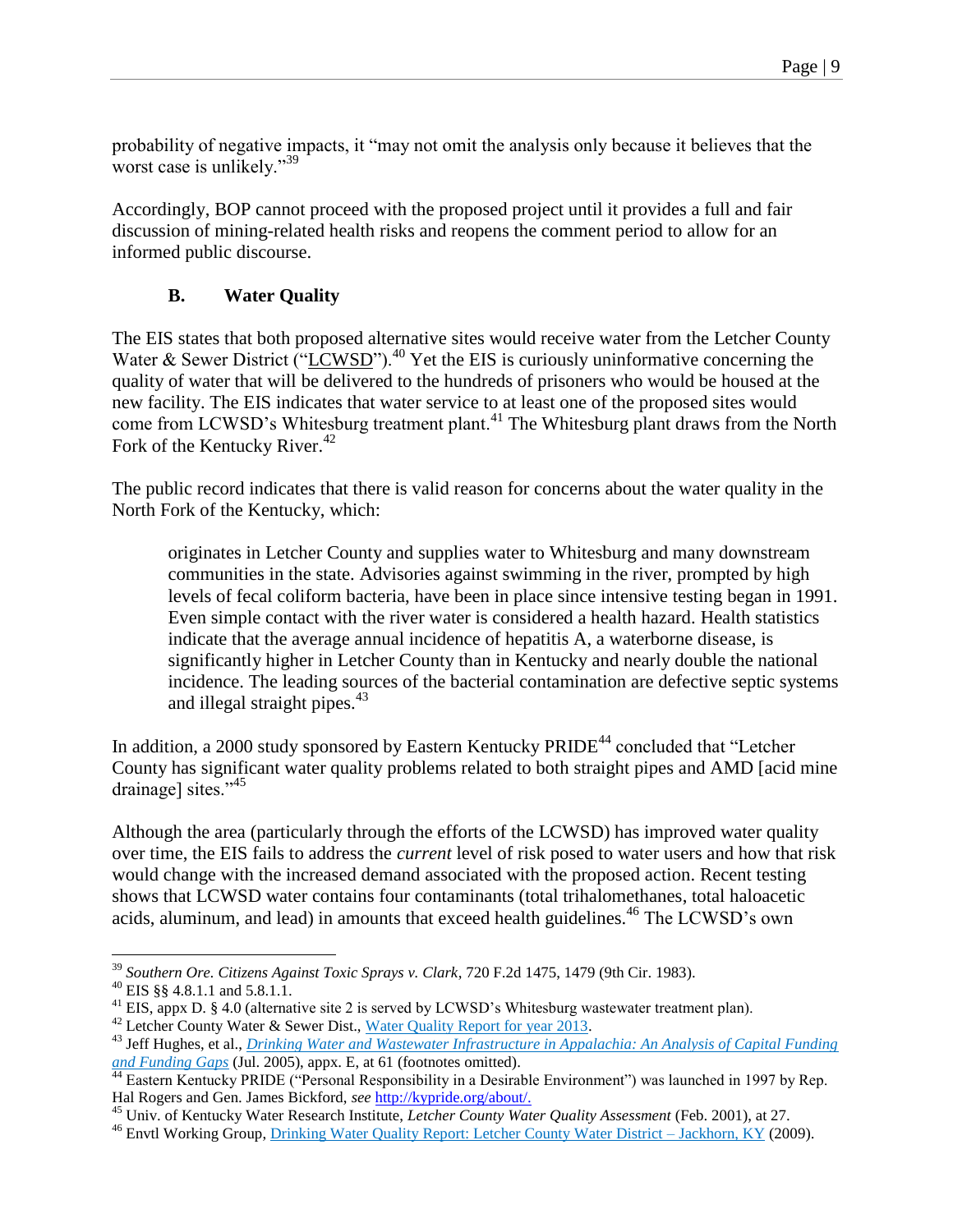reporting states that "[t]he susceptibility of contamination for the Whitesburg treatment plant is high based upon recent fuel leaks which impacted water quality."<sup>47</sup>

In the same report, LCWSD explains that water quality is threatened by numerous activities including: "roads and bridges; railroad; mining activities, oil and gas wells, untreated sewage; and solid waste,"<sup>48</sup> yet the EIS contains no meaningful discussion of these activities and their impact on water quality. In addition, as discussed below, LCWSD purchases water from the neighboring Knott County Water & Sewer District, <sup>49</sup> and in 2012 that district was twice found in violation of applicable drinking water standards for turbidity exceedance.<sup>50</sup>

In addition to the water quality concerns related to coal mining activity, HRDC is concerned about the impacts on water quality associated with the fifteen gas wells currently active on the Roxana site, and other gas wells in the vicinity,  $51$  which were not assessed in the EIS.

Despite LCWSD's candid admissions of risks associated with drinking water, the BOP apparently feels no need to acknowledge these issues or discuss potential impact or mitigation measures in the EIS. Without such a discussion, the BOP has not provided a "thoughtful and probing reflection of the possible impacts associated with the proposed project . . . provid[ing] a reviewing court with the necessary factual specificity to conduct its review.<sup>"52</sup>

Along with the broad protections provided by NEPA's review process, the EIS also indicates that prisoners' drinking water is protected by Safe Drinking Water Act.<sup>53</sup>

# **C. Radon Intrusion**

The EIS states that the U.S. Environmental Protection Agency ("EPA") classifies Letcher County as having potential for radon intrusion.<sup>54</sup> This may be from the coal mining and/or gas extraction under and surrounding both proposed sites, but the EIS does not identify the source of this intrusion or address mitigation.<sup>55</sup>

# **D. Environmental Justice**

The proposed prison facility is a heavy industrial use comprised of human warehouses which are very demanding of local utility resources, including a massive quantity of water use and sewage discharge, along with a diesel-burning power-generating facility and a UNICOR factory.<sup>56</sup>

 $\overline{a}$ <sup>47</sup> LCWSD, Water Quality Report, *supra* not[e 42.](#page-8-0)

<sup>48</sup> *Id.*

<sup>&</sup>lt;sup>49</sup> *Infra*, not[e 72](#page-12-0) and accompanying text.

<sup>50</sup> LCWSD, Water Quality Report, *supra* not[e 42.](#page-8-0)

<sup>&</sup>lt;sup>51</sup> "4 states confirm water pollution from drilling: Associated Press review of complaints casts doubt on industry [view that it rarely happens."](http://www.usatoday.com/story/money/business/2014/01/05/some-states-confirm-water-pollution-from-drilling/4328859/) *USA Today*, Jan. 5, 2014.

<sup>52</sup> *Comm. to Preserve Boomer Lake Park v. Dept. of Transp.*, 4 F.3d 1543, 1553 (10th Cir. 1993).

<sup>53</sup> EIS § 3.10.3, 42 USC §§ 300 et seq.

<sup>54</sup> EIS § 4.12.1.3

<sup>55</sup> "[C]oal… and natural gas contain[] radon" http://www.radon.com/radon/granite.html

<sup>&</sup>lt;sup>56</sup> The EIS does not include any information on the sort of operations it will conduct in the UNICOR facility.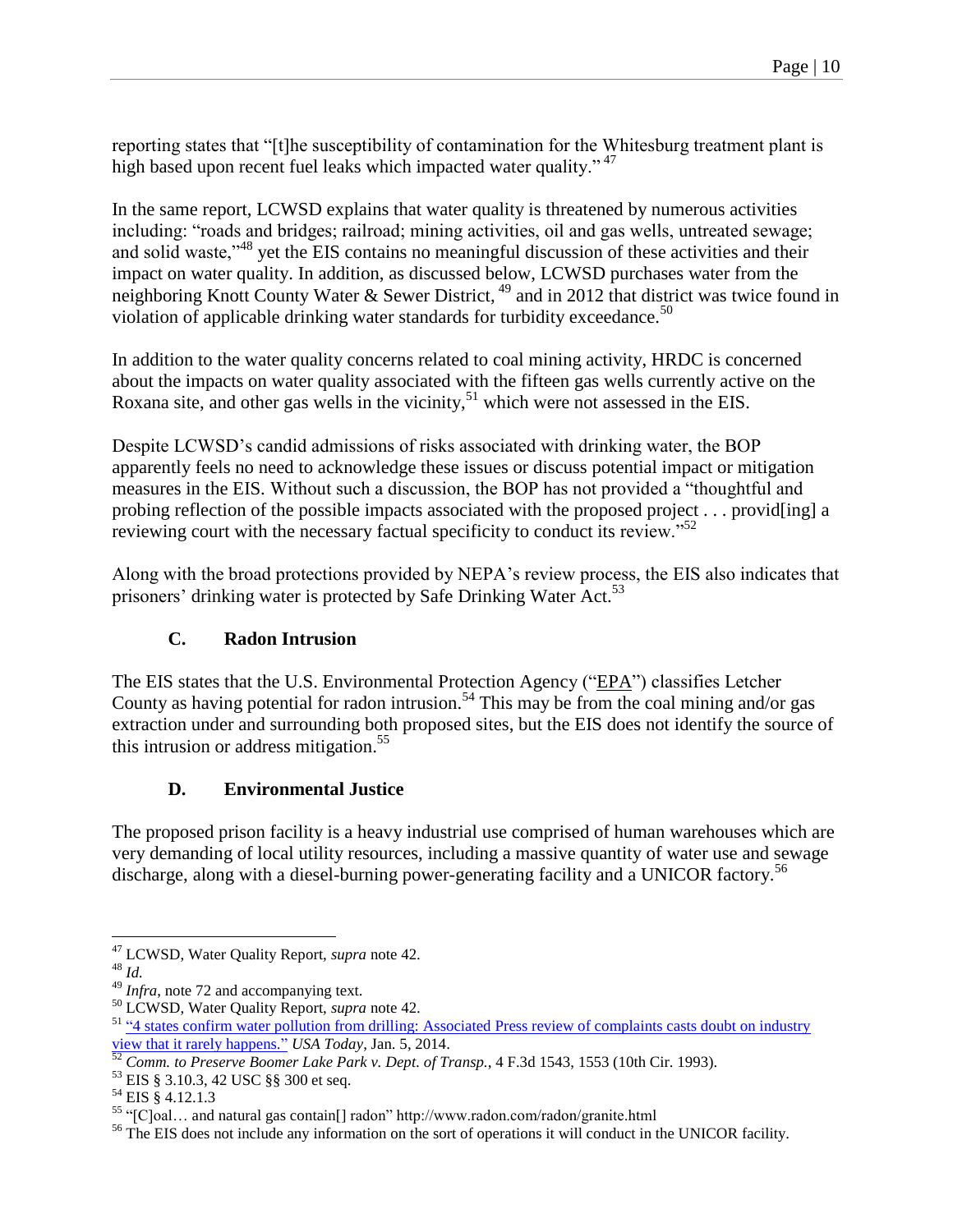Under the Environmental Justice guidelines of  $NEPA^{57}$ , and according to the EIS, the people most probable to be in BOP custody if this facility was built are very likely to meet the criteria for recognition as Environmental Justice communities.

Inside the prison, the racial demographics and income of prisoners can be reasonably projected to populate the facility based on the demographics of other BOP facilities in the country. Racial minorities are disproportionately represented in the nationwide prison population to such an extreme extent that the incarceration trends have been referred to as *the new Jim Crow*. <sup>58</sup> The BOP reports 41% percent of its population to be of non-white "minority" status,<sup>59</sup> whereas this racial demographic only makes up approximately 25% of the entire US population.<sup>60</sup>

The EIS also says nothing of prisoners' status as an almost entirely low-income population.<sup>61</sup>

While mass incarceration in its current form represents an environmental justice dilemma that can stand alone, there have been several additional incidents in recent years that point to some of the unique health and safety hazards related to environmental conditions in Appalachian coal mining regions as previously mentioned. The EIS must look at the probability that incidents like this will impact people who will be residing in the custody of the BOP at the proposed Letcher County facility. The EIS must review environmental risks such as this in a thorough manor, uninfluenced by the industry interests in the region, in order to assess the impacts to the incarcerated population who will be considered residents of the facility by the Census Bureau.<sup>62</sup>

## **E. BOP's Failure to Discuss Mitigation**

As detailed in the preceding sections, the proposed action will likely result in adverse environmental effects for the hundreds of residents of the proposed prison. Federal agencies must use all practicable means to restore and enhance the quality of the environment and to avoid or

<sup>&</sup>lt;sup>57</sup> "Federal Actions to Address Environmental Justice in Minority Populations and Low-Income Populations" (Executive Order 12898) directs each Federal Agency to "make achieving environmental justice part of its mission by identifying and addressing, as appropriate, disproportionately high and adverse human health or environmental effects of its programs, policies, and activities on minority populations and low-income populations." In light of Executive Order 12898, the Council on Environmental Quality's (CEQ) issued [Environmental Justice; Guidance](http://www.epa.gov/environmentaljustice/resources/policy/ej_guidance_nepa_ceq1297.pdf)  [Under the National Environmental Policy Act \(December, 1997\) \(PDF\)](http://www.epa.gov/environmentaljustice/resources/policy/ej_guidance_nepa_ceq1297.pdf) 

<sup>&</sup>lt;sup>58</sup> "Now and then a book comes along that might in time touch the public and educate social commentators, policymakers, and politicians about a glaring wrong that we have been living with that we also somehow don't know how to face[. The New Jim Crow: Mass Incarceration in the Age of Colorblindness](http://newjimcrow.com/praise-for-the-new-jim-crow) by Michelle Alexander is such a work."

<sup>&</sup>lt;sup>59</sup> [Current BOP statistics](http://www.bop.gov/about/statistics/statistics_inmate_race.jsp) do not include specific numbers for Latino or Hispanic prisoners, though they do report 19% of BOP prisoners are citizens of Latin American countries. A 2010 report stated that 33% are "Hispanic from any race."

<sup>60</sup> U.S. Census Bureau, ["The White Population 2010.](http://www.census.gov/prod/cen2010/briefs/c2010br-05.pdf)"

 $61$  This is in large part due to the fact that the BOP views prisoners as slave-laborers, as per the U.S. Constitution's 13<sup>th</sup> Amendment, as they are unable to earn sufficient wages to provide for themselves of their families.

<sup>&</sup>lt;sup>62</sup> "[A]lthough people in prison can't vote, and remain legal residents of their home communities under the laws of most states, the Census Bureau currently tabulates people in prison as residents of their prison cells, not their homes." [The Census Count and Prisoners: The Problem, The Solutions and What the Census Can Do,](http://www.demos.org/publication/census-count-and-prisoners-problem-solutions-and-what-census-can-do) by Ben Peck, Oct. 2012.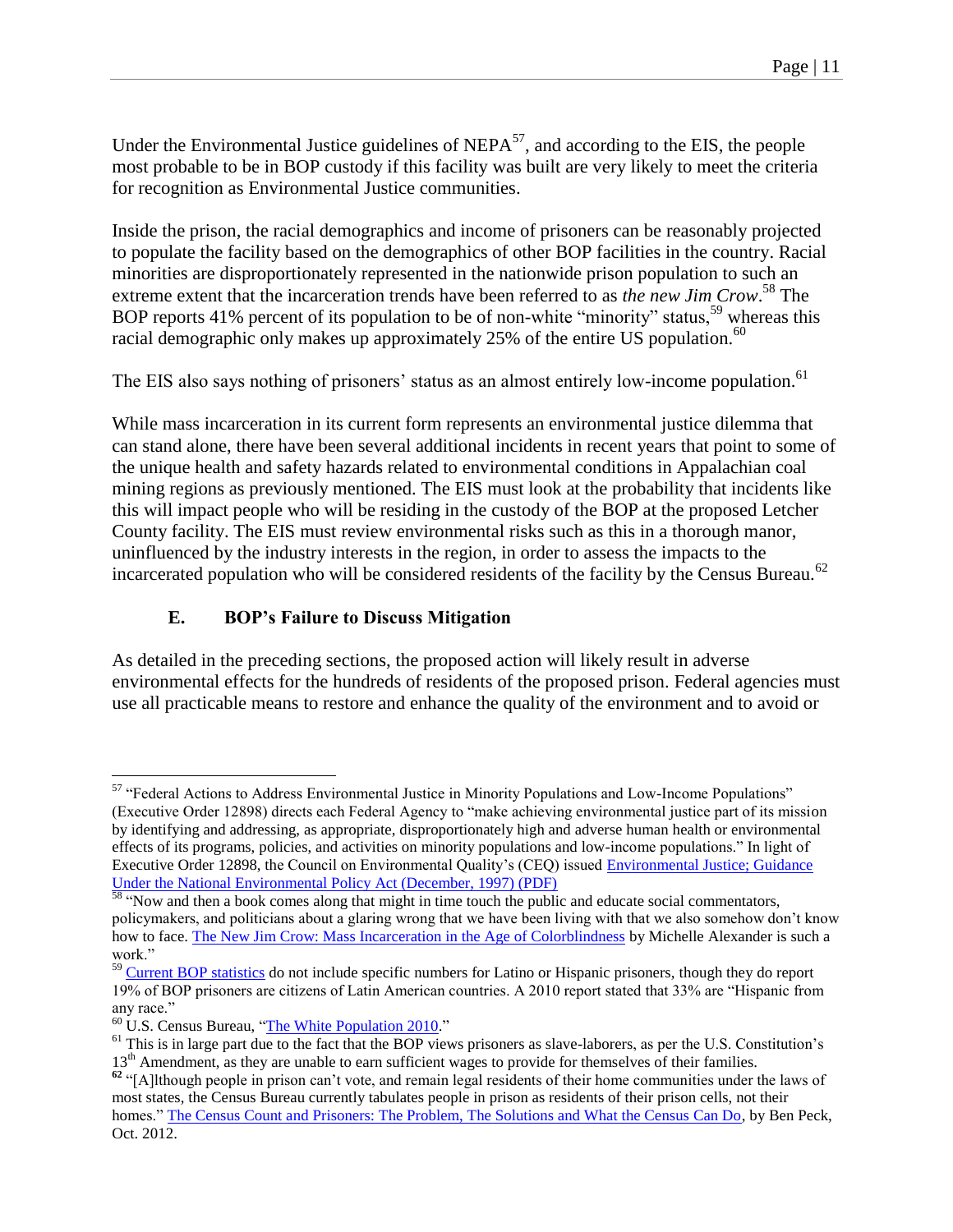<span id="page-11-0"></span>minimize any possible adverse environmental effects of their actions.<sup>63</sup> Mitigation includes avoiding the adverse impacts altogether, minimizing impacts by limiting the degree or magnitude of the action, rectifying the impact by repairing, rehabilitating, or restoring the affected environment, reducing or eliminating the impact over time, and compensating for the impact by replacing or providing substitute resources or environments.<sup>64</sup>

The EIS utterly fails to discuss mitigation with respect to any health related impacts. The most obvious shortcoming of the EIS is the lack of any discussion of potential environmental impacts that arise from housing upwards of a thousand people at a reclaimed mine site. Without identifying the health risks, the BOP is in no position to propose a meaningful mitigation plan.

## **V. The EIS Does Not Adequately Discuss Broader, "External" Environmental Impacts**

#### <span id="page-11-1"></span>**A. Wastewater**

The EIS contains contradictory or incomplete information concerning wastewater treatment at both sites, especially the first alternative site.

In regards to the Payne Gap site, the utilities report states that the site would be served by the City of Jenkins' wastewater treatment plant and that the city has reported is "has sufficient capacity to handle the proposed volume from the proposed BOP Facility."<sup>65</sup> Yet the body of the EIS states that operation of the prison would cause the City of Jenkins to exceed its treatment plant's design capacity and "[a]s a result, the proposed action would result in significant impacts."<sup>66</sup> Despite having identified this substantial negative impact, the EIS is bereft of any discussion of mitigation plan, in derogation of BOP's duties under NEPA. $^{67}$ 

As to the Roxana site, wastewater treatment would be provided by LCWSD's Whitesburg wastewater treatment plan. The EIS claims that no adverse impact would occur because the prison would increase usage of the Whitesburg plant to 524,000 gallons per day, out of a total permitted capacity of 600,000 gallons.<sup>68</sup> These figures indicate that the prison would bring the Whitesburg plant to nearly 90% of its permitted capacity. While the prison alone *may* arguably not have a substantial impact, the significance of the prison can only be determined by reference to anticipated future demand for wastewater treatment in Whitesburg, as is required by NEPA's cumulative impact review.

Notably, one of the catalysts for the creation of LCWSD was the plethora of problems arising from the estimated three to six thousand illegal straight-pipe discharges in Letcher County.<sup>69</sup> To the extent that local leaders intend to mitigate the impact of straight pipes by expanding

<sup>63</sup> 40 C.F.R. § 1500.2(f); *see also id.* §§ 1502.14(f) (requiring alternatives section to include all appropriate mitigation measures), and 1502.16(h) (requiring the environmental consequences section to include a discussion of the means to mitigate adverse environmental impacts).

<sup>64</sup> 40 C.F.R. § 1508.20.

<sup>65</sup> EIS, appx D, at 10.

<sup>66</sup> EIS § 4.8.2.2.

<sup>67</sup> *See supra*, text accompanying notes [63](#page-11-0) an[d 64.](#page-11-1)

 $68$  EIS § 5.8.2.2.

<sup>69</sup> Hughes, *supra* not[e 43,](#page-8-1) at 61-62.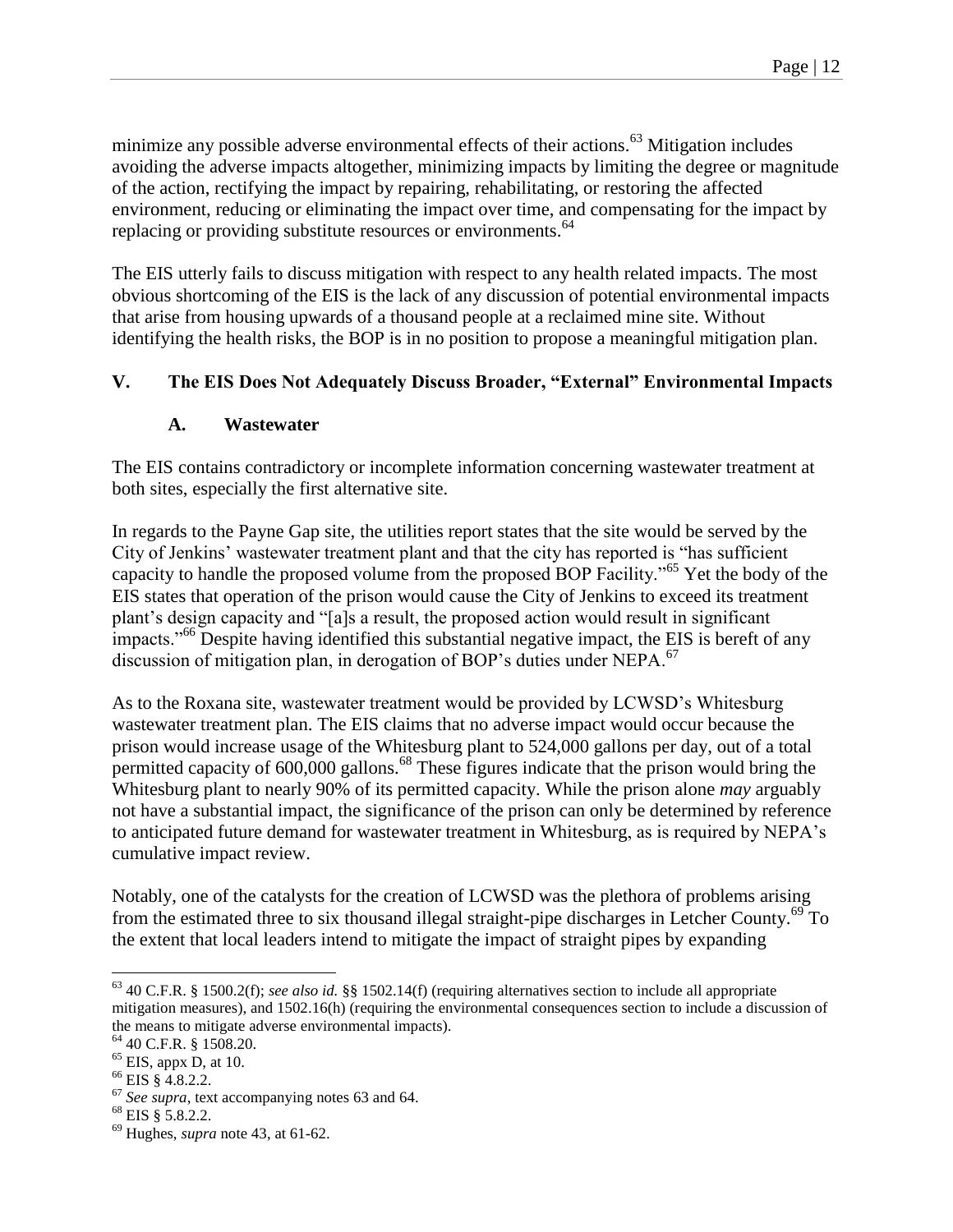homeowner access to the LCWSD sewer system, these plans could be thwarted to the extent that a new prison brings the system dangerously close to its maximum capacity.

Because the EIS does not address the substantial negative impacts associated with the first alternative site, nor acknowledge the potential for negative impacts resulting from the second alternative site, the EIS is not adequate.

# **B. Water Quality**

When addressing water-related impacts, the EIS focuses exclusively on "existing permitted capacity" without defining that term or discussing water sources. For example, the EIS states that "The existing permitted capacity for water is  $4,000,000$  gallons per day."<sup>70</sup> The unanswered question is: the capacity of what? This statement is contained in a paragraph discussing LCWSD, which is a system that purchases water from three sources that rely on separate treatment facilities.<sup>71</sup> Thus, it is unclear whether the "permitted capacity" refers to the entire system, the specific facility that will provide water to the proposed sites, or some other unit of reference.

Because of inadequate local water supply, LCWSD obtains excess water supply from neighboring Knott County.<sup>72</sup> The EIS contains no information concerning the quality of Knott County water, the impact of increased draw on that water source, or how much water LCWSD can realistically obtain from external sources. Simply stating there is available permitted capacity to handle the proposed action does not adequately discuss the specific impact of increasing LCWSD's water usage by approximately 264,160 gallons per day.<sup>73</sup>

# <span id="page-12-1"></span><span id="page-12-0"></span>**C. Endangered Species**

Indiana bats and gray bats are found in second growth forests in Letcher County,  $74$  and both species are listed as endangered.<sup>75</sup> The proposed project would entail clearing substantial forest acreage at either proposed site.<sup>76</sup> The Payne Gap site is home to second growth forests and has been identified as housing summer and winter habitat.<sup>77</sup> The EIS does not include a survey of potential habitat at the Roxana site,<sup>78</sup> and BOP has therefore failed to comply with Endangered Species Act ("ESA").<sup>79</sup> Nonetheless, given the prevalence of both species in the area, the Roxana site should be presumed to house habitat unless proven otherwise.<sup>80</sup>

 $\overline{a}$  $^{70}$  EIS § 4.8.1.1.

<sup>71</sup> LCWSD, Water Quality Report, *supra* not[e 42.](#page-8-0)

<sup>72</sup> LCWSD, Water Quality Report, *supra* not[e 42;](#page-8-0) *see also* Hughes, *supra* note [43,](#page-8-1) appx E at 69 (at the formation of LCWSD, local water supplies were "nearly strained to capacity," thus the agency required external water, and eventually joined the Carr Creek Water Commission to obtain water from Knott County.

<sup>73</sup> *See* EIS § 4.8.2.1.

<sup>74</sup> Lindsay R. Conley, *Bat Species Diversity in Old-Growth vs. Second Growth Forests in Lilley Cornett Woods, Letcher County, Kentucky* (2011), at 13.

 $75$  EIS, appx. A at 3.

<sup>76</sup> EIS §§ 2.4 & 2.5.

 $77$  EIS §§ 2.4 & 4.11.2.3.

<sup>78</sup> EIS § 5.11.2.3.

 $^{79}$  16 U.S.C. § 1536(c)(1) (when listed species is present in area, agency must prepare a biological assessment to determine whether the species or their critical habitat may be affected by action).

<sup>80</sup> *See generally*, Conley, *supra* note [74.](#page-12-1)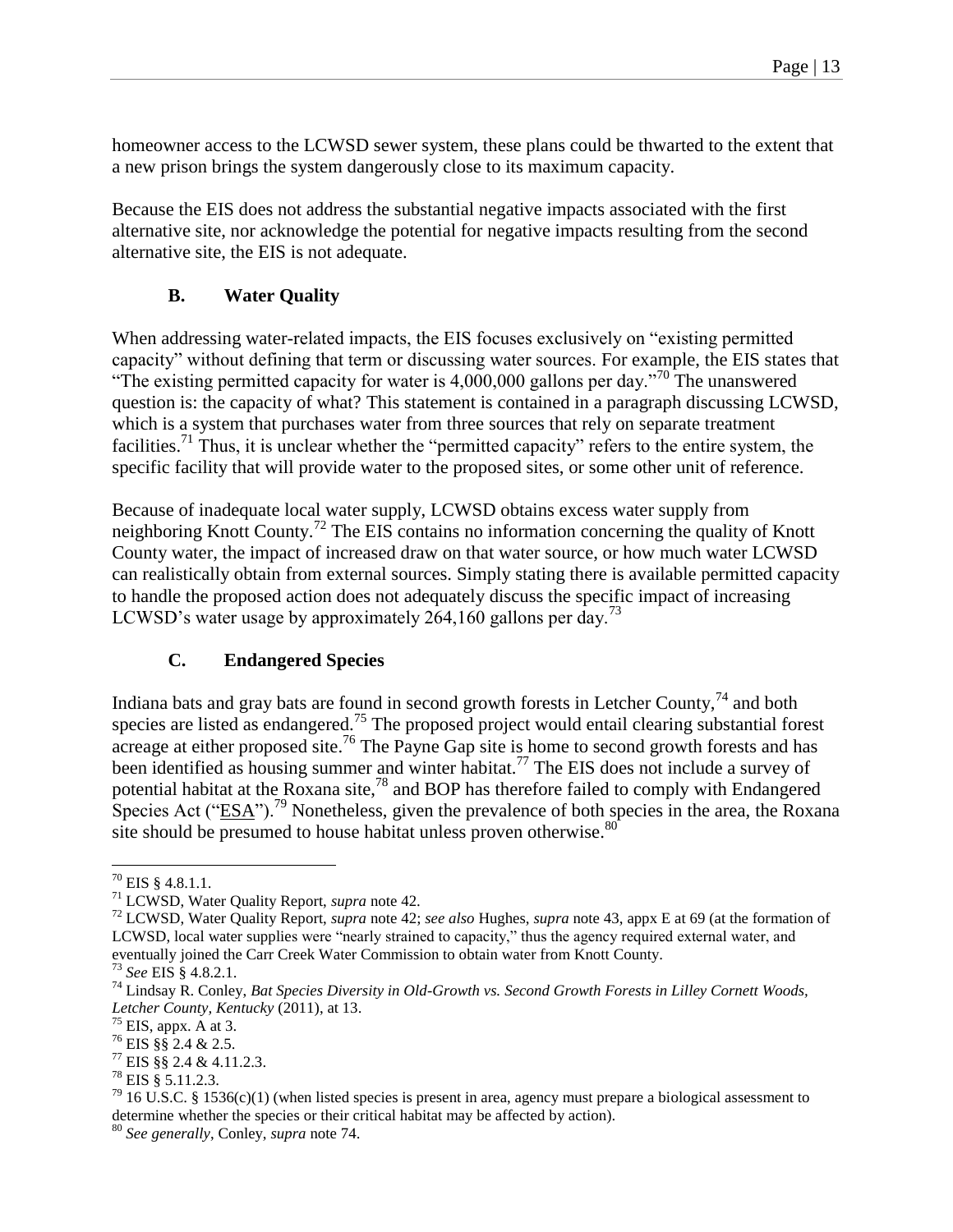Additionally, being that Appalachia is home to some of the most biodiverse forest ecosystems in the U.S., both sites are providing potential habitat for approx. 60 other species of plants and animals also listed for varying levels of state and federal protection.<sup>81</sup>

## **1. BOP Must Disclose and Mitigate Impacts to Listed Species**

The ESA requires *every* agency of the federal government to refrain from harassing, harming, pursuing, wounding, or killing endangered species.<sup>82</sup> In addition, the ESA provides that "[a]ll . . . Federal agencies shall . . . utilize their authorities in furtherance of the purposes of [the ESA] by carrying out programs for the conservation of endangered species and threatened species."<sup>83</sup> The legislative history behind this statute "reveals an explicit congressional decision to require agencies to afford first priority to the declared national policy of saving endangered species. The pointed omission of the type of qualifying language previously included in endangered species legislation reveals a conscious decision by Congress to give endangered species priority over the 'primary missions' of federal agencies."<sup>84</sup>

## **2. Indiana and Gray Bats Are Subject to Severe Threats**

Indiana bats and gray bats are among the six species of bat that are lethally affected by whitenose syndrome ("WNS"). WNS is a devastating new disease of bats that originated in upstate New York in 2006, and has since spread to bat populations in 19 states and 4 Canadian provinces. Bats' decline in states afflicted the longest with WNS has been staggering. Biologists estimate that 70 percent of the Indiana bat population in the Northeast has been lost to WNS since  $2007$ .<sup>85</sup> Rangewide, the Indiana bat population has held steady the last few years, but substantial losses will almost certainly occur in the next few years, as the disease takes hold in the core range of the species, in states like Indiana, Kentucky, and Missouri.

On January 17, 2012, the U.S. Fish and Wildlife Service ("FWS") issued a press release estimating that "at least 5.7 million to 6.7 million bats have now died from white-nose syndrome. Biologists expect the disease to continue to spread."<sup>86</sup> The same press release quoted agency director Dan Ashe as saying "This startling new information illustrates the severity of the threat that white-nose syndrome poses for bats, as well as the scope of the problem facing our nation. Bats provide tremendous value to the U.S. economy as natural pest control for American farms and forests every year, while playing an essential role in helping to control insects that can spread disease to people."<sup>87</sup>

The FWS has promulgated a national plan for managing WNS, which states:

 $\overline{a}$  $81$  EIS Table 4-17

<sup>82</sup> *Tenn. Valley Auth. v. Hill*, 437 U.S. 153, 184-185 (1978).

 $83$  16 U.S.C.  $\frac{8}{3}$  1536(a)(1).

<sup>84</sup> *TVA v. Hill*, 437 U.S. at 185.

<sup>85</sup> Gregory G. Turner, et al., *[A Five-Year Assessment of Mortality and Geographic Spread of White-Nose Syndrome](http://www.facstaff.bucknell.edu/dreeder/turnerreedercoleman-brn-wns.pdf)  [in North American Bats and a Look to the Future](http://www.facstaff.bucknell.edu/dreeder/turnerreedercoleman-brn-wns.pdf)*, 52 Bat Research News 13 (2011).

<sup>&</sup>lt;sup>86</sup> U.S. Fish & Wildlife Serv., "North American bat [death toll exceeds 5.5 million from white-nose syndrome"](https://www.whitenosesyndrome.org/sites/default/files/files/wns_mortality_2012_nr_final_0.pdf) (Jan. 17, 2012).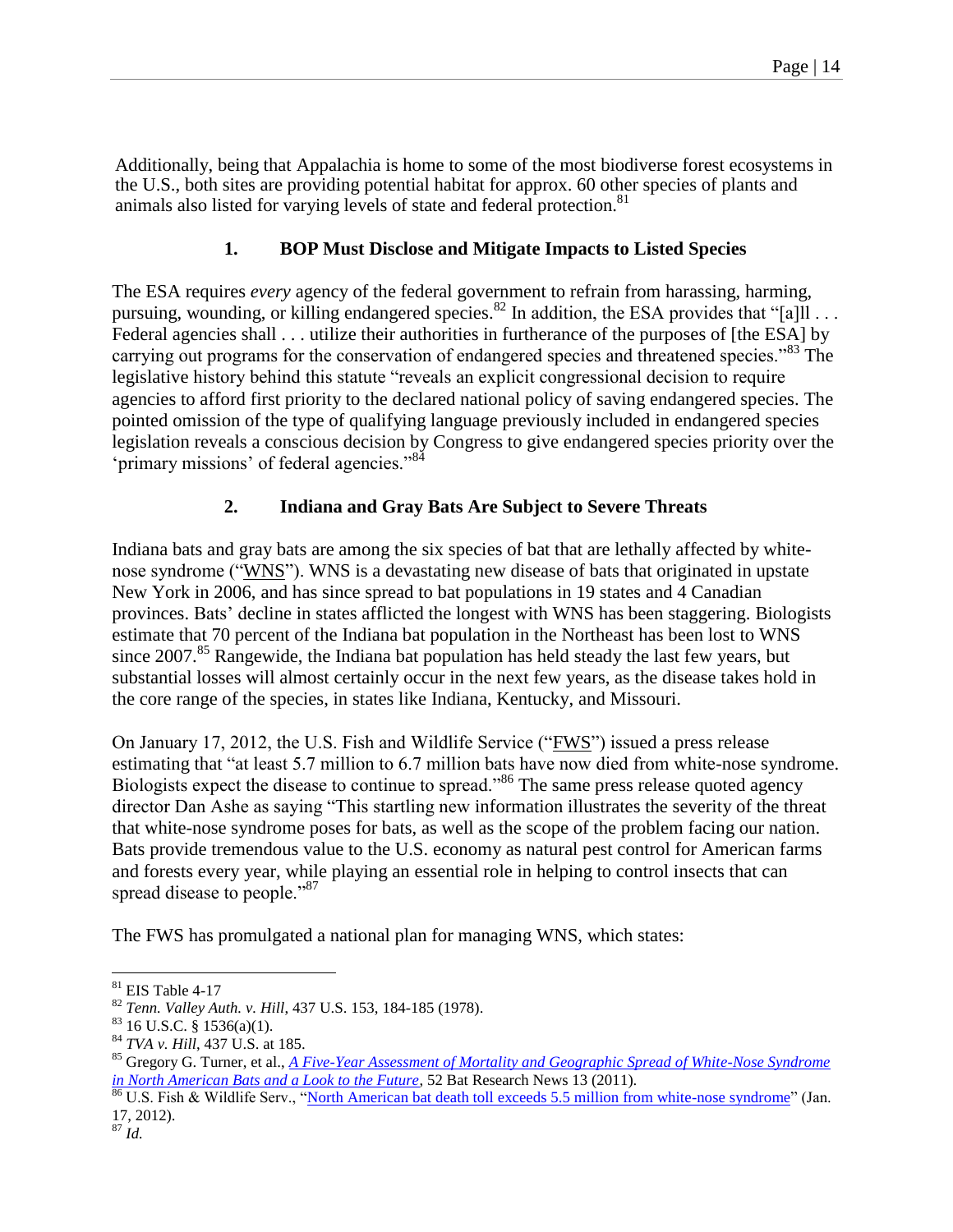<span id="page-14-0"></span>White-nose syndrome (WNS) is a disease responsible for unprecedented mortality in hibernating bats in the northeastern U.S. This previously unrecognized disease has spread very rapidly since its discovery in January 2007, and poses a considerable threat to hibernating bats throughout North America.<sup>88</sup>

Indiana bats have a tendency to return repeatedly to the same area. They may use the same roost trees in successive years as long as they remain standing and are known to move from one roost tree to another if the previously used tree is no longer useable.<sup>89</sup>

Working in Illinois, James Gardner and his colleagues raised concerns that disturbing roosts may cause bats to expend additional energy searching for new roosts at a time when the bats energies should be used for rearing young. They found a high degree of within-season site fidelity to specific trees by individual bats.  $90$ 

Meanwhile, utilizing data from Kentucky, researcher Mark Gumbert found both roost tree and roost site fidelity.<sup>91</sup> Specific roost trees may be used repeatedly by a colony for several years until the trees are no longer available or suitable; but the colony will continue to use the general area for years. One prevailing belief is that in addition to providing a variety of thermal conditions, Indiana bats may frequently use other roost trees to locate future roost sites for when their existing roosting trees become unsuitable.

## **3. The EIS Fails to Explain Proposed Mitigation Measures**

Both sites are home to endangered bat habitat, and the proposed project would destroy habitat at a time that the bats are under substantial threat from WNS. Thus, BOP is under a duty to refrain from destroying habitat or to aggressively mitigate any adverse impacts to the species. Instead, BOP has issued an EIS that cursorily discusses that mitigation measures *could potentially* be taken, without discussing what BOP actually intends to  $\overline{do}^{92}$  Making matters even worse, the EIS mentions a "mitigation fund," but provides no information on what this money would be spent on.<sup>93</sup> These types of vague "plans" do not discharge BOP's duties under NEPA.<sup>94</sup>

<sup>88</sup> U.S. Fish & Wildlife Serv., *[A National Plan for Assisting States, Federal Agencies, and Tribes in Managing](https://www.whitenosesyndrome.org/sites/default/files/white-nose_syndrome_national_plan_may_2011.pdf)  [White-Nose Syndrome in Bats](https://www.whitenosesyndrome.org/sites/default/files/white-nose_syndrome_national_plan_may_2011.pdf)* (May 2011).

<sup>89</sup> U.S. Fish & Wildlife Serv., *Recovery Plan for the Indiana Bat* (1983); James E. Gardner, et al., *[Summer Roost](https://www.ideals.illinois.edu/bitstream/handle/2142/10371/inhscbiv01991i00000_opt.pdf?sequence=2)  [Selection and Roosting Behavior of](https://www.ideals.illinois.edu/bitstream/handle/2142/10371/inhscbiv01991i00000_opt.pdf?sequence=2)* Myotis sodalis *(Indiana Bat) in Illinois* (Feb. 1991).

<sup>90</sup> Gardner, *supra* note [89.](#page-14-0)

<sup>91</sup> Mark W. Gumbert, et al., "Roost Fidelity in Kentucky," in *The Indiana Bat: Biology and Management of an Endangered Species* (Allen Kurta & Kim Kennedy, eds.) (2002).

 $^{92}$  EIS § 4.11.4 ("Mitigation measures *may include...*" (emphasis added)).

 $93$  EIS  $\check{8}$  4.11.4.

<sup>94</sup> *See Foundation on Economic Trends v. Weinberger*, 610 F.Supp. 829, 841 (D.D.C. 1985) ("Merely reciting the safety features of a proposed facility without carefully analyzing the possible environmental dangers associated with the proposal does not constitute the type of environmentally informed decisionmaking that the drafters of NEPA had in mind. An environmental assessment must offer something more than a 'checklist' of assurances and alternatives. It must indicate, in some fashion, that the agency has taken a searching, realistic look at the potential hazards and, with reasoned thought and analysis, candidly and methodically addressed those concerns.").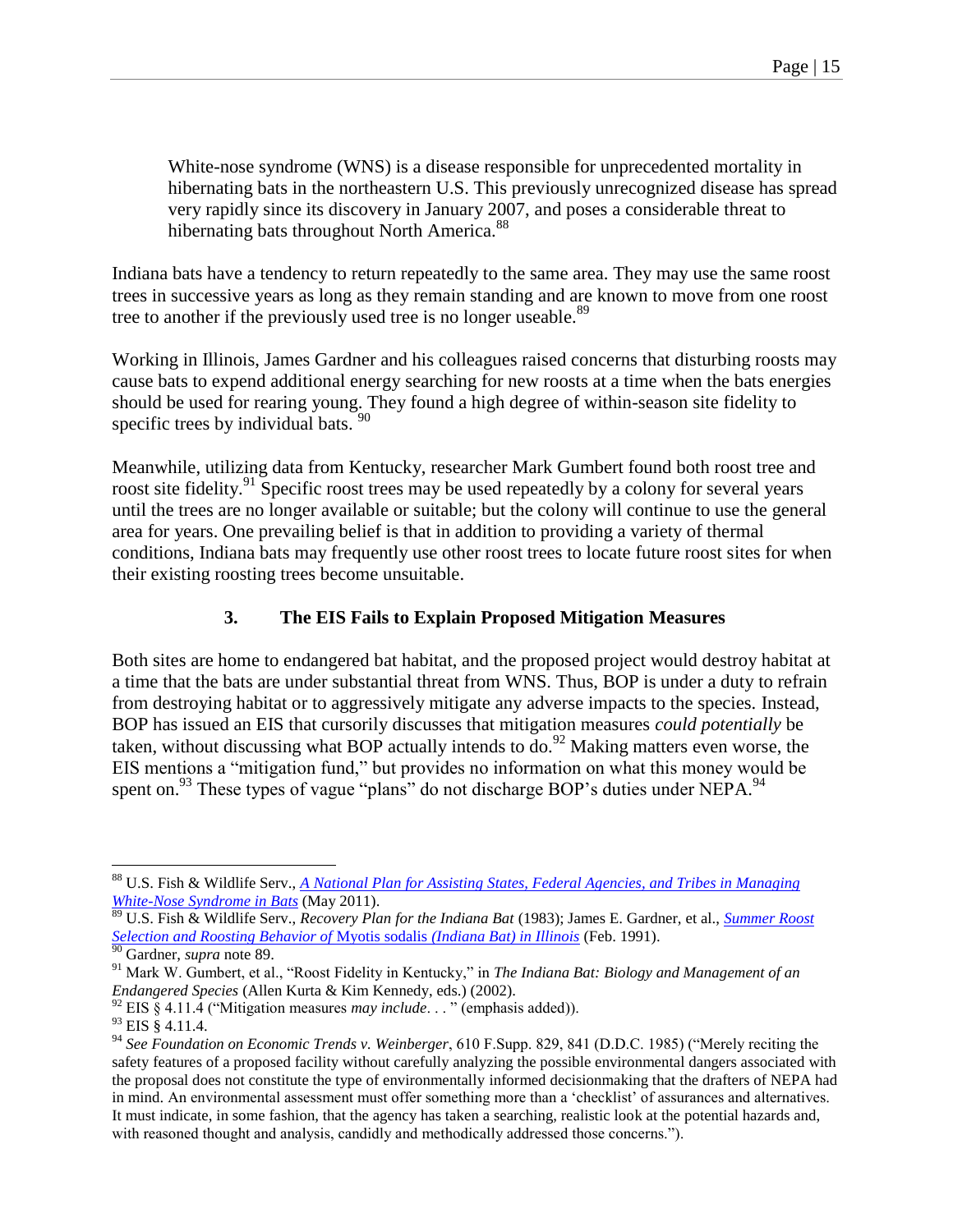Most shockingly, even though the Payne Gap site has been identified as containing *both* summer and winter habitat, the EIS proposes a establishing a "[m]itigation fund for habitat removal *based on time of year habitat is removed*" <sup>95</sup> and the BOP's budget for ESA mitigation is "based only on summer habitat impacts."<sup>96</sup> To be clear, the season in which habitat is destroyed is irrelevant—if both summer and winter habitat are destroyed, then BOP must provide mitigation for *both* types of destroyed habitat, regardless of whether construction occurs in June or December.

Until such time as the BOP, in consultation with FWS, develops a meaningful mitigation plan, it cannot proceed with the proposed project due to the near-certain negative impacts on endangered bats.

# **D. Community Facilities and Public Services**

While the EIS does review impacts on local law enforcement agencies, social service providers, and healthcare facilities, it does not contain a thorough description of some of the most significant impacts.

Local law enforcement agencies are often called upon to assist in responding to large-scale incidents at federal facilities. The EIS cursorily states local law enforcement agencies are "willing to discuss" a memorandum of understanding on interagency coordination, and that local officials "indicated" that there would be no impact from the proposed project.<sup>97</sup> These vague assurances do not provide sufficiently definite information. To discharge its duty under NEPA, BOP should answer obvious questions regarding the potential impact of the proposed facility on local law enforcement agencies, particularly by discussing historical rates of facility-related offenses, riots, escapes, and prosecutions at BOP-operated prisons.

Court systems are also impacted by local prison-related caseloads. Not only are facility-based criminal charges tried in local courts, but prisons also bring related civil litigation, such as civil rights complaints, malpractice actions against prison healthcare providers, and negligence or wrongful death claims against prison employees. The EIS must discuss historical rates of prisonrelated criminal and civil court filings for comparable BOP facilities. In addition to total filings, the BOP should provide additional information on case dispositions and the resources necessary for local courts, prosecutors, and public defenders to handle such cases.

The EIS also fails to address the impact of job-related stress among correctional officers, and the impact that such stress will have on medical and social service providers in the communities surrounding the three alternative sites. The U.S. Department of Justice has noted that correctional officer occupational stress can lead to physical illness, substance abuse, and domestic problems including abuse.<sup>98</sup>

What programs (if any) are available for employees in BOP facilities? How are these programs

 $95$  EIS § 4.11.4 (emphasis added).

 $96$  EIS at ES-iii (tbl. ES-1).

 $^{97}$  EIS § 4.4.2.1.

<sup>98</sup> Peter Finn, U.S. Dept. of Justice, Nat'l. Inst. of Justice, *Addressing Correctional Officer Stress: Programs and Strategies* 16 (Dec. 2000).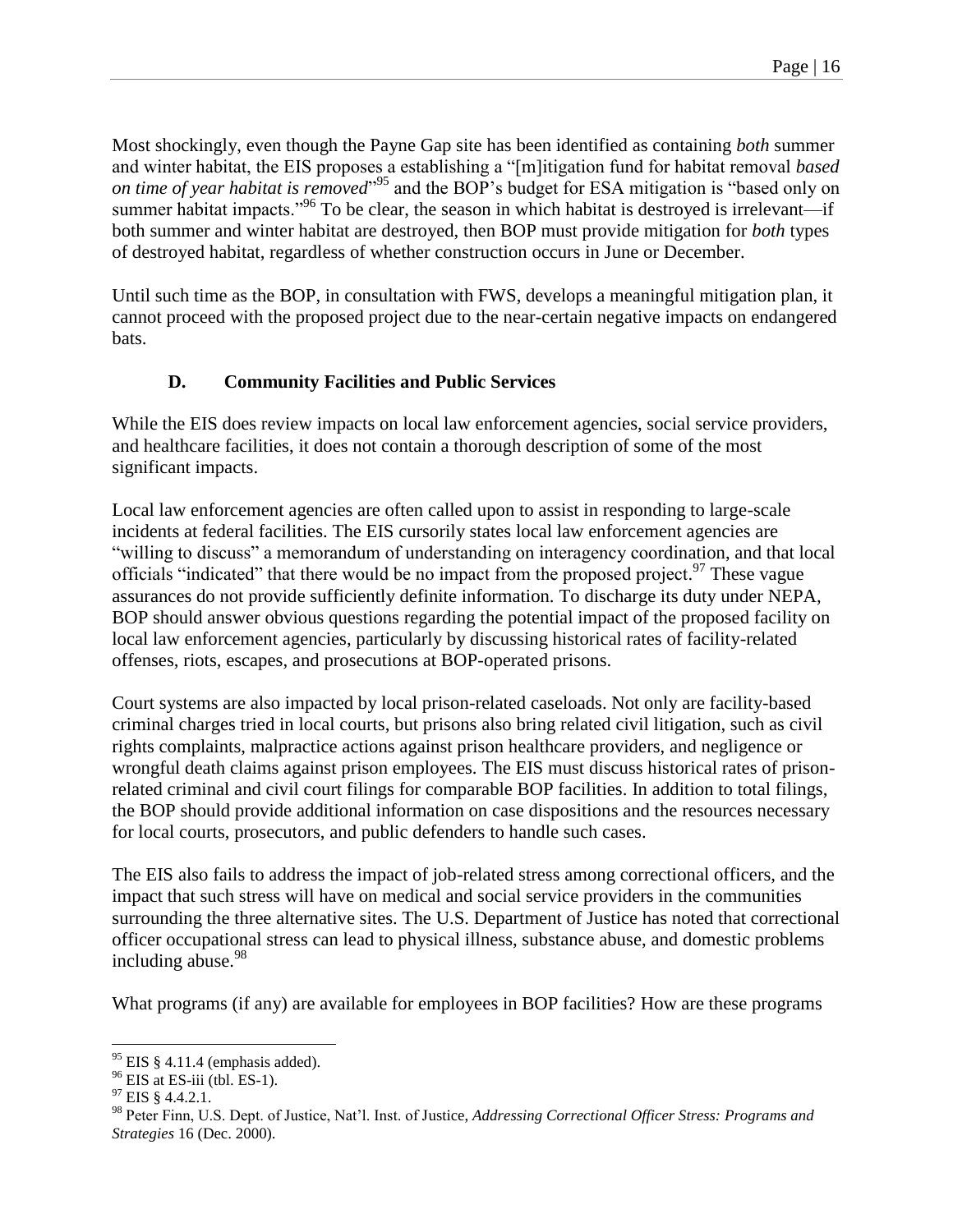evaluated and what are their success rates? What external resources are available for prison staff and their families? To take NEPA's required "hard look" at the human environment, the EIS does not answer these questions.

# **E. UNICOR Activities Have Not Been Addressed**

The EIS indicates that the proposed prison will include a 14,800 square foot UNICOR warehouse, but makes not mention what sort of industrial activity will occur there or how its hazardous materials will be handled.

UNICOR has a documented history of importing toxic waste for processing in their facilities,<sup>99</sup> including violations resulting in the endangerment of people in their facilities and in surrounding communities. According to the U.S. Office of Special Counsel:

Despite s stated policy of "provid[ing] a safe and healthful environment for all employees and inmates," the Federal Bureau of Prisons (BOP) and Federal Prison Industries. (FPI) managers recklessly, and in some cases knowingly, exposed inmates and staff to unsafe levels of lead, cadmium, and other hazardous materials over a period of years.<sup>100</sup>

EPA inspections of prison facilities conducted in Region 3 (which shares states with the BOP's Mid-Atlantic Region) have indicated a steady stream of environmental violations comes from prison-related industrial activities over the past fifteen years, including BOP facilities, specifically regarding regulations on the containment and disposal of hazardous materials covered in the Resource Conservation and Recovery Act (RCRA), Spill Prevention Control and Countermeasure (SPCC), along with Clean Air Act (CAA) violations.<sup>101</sup>

# **F. Environmental Justice in Surrounding Community**

External impacts will be felt primarily by low-income communities. As the EIS indicates, Letcher County, and the city of Jenkins particularly, have higher levels of poverty that the state of Kentucky's average.<sup>102</sup> They also display a higher rate of unemployment.<sup>103</sup>

All of the above-mentioned concerns must be reviewed in the context of NEPA's Environmental Justice guidelines.<sup>104</sup>

 $\overline{a}$ <sup>99</sup> ["A Review of Federal Prison Industries' Electronic-Waste Recycling Program,"](https://www.prisonlegalnews.org/news/publications/doj-review-of-federal-prison-industries-electronic-waste-recycling-program-oct-2010/) U.S. Dept of Justice, October 2010.

<sup>&</sup>lt;sup>100</sup> [OSC File No. DI-04-2815](https://www.prisonlegalnews.org/media/publications/us_osc_letter_to_president_bush_re_unicor_recycling_program_problems_2006.pdf)

<sup>&</sup>lt;sup>101</sup> "Region III has over 100 prisons which have been found to commonly violate RCRA-C, SPCC and other environmental regulations. The Office of Enforcement, Compliance and Environmental Justice has targeted overcrowded, older facilities with industrial shops suspected of causing environmental damage."

http://www.epa.gov/region03/compliance\_assistance/prisons.htm

 $102$  EIS Table 4-7

<sup>&</sup>lt;sup>103</sup> EIS Table 4-3. Additional sources: <u>"How the census measures poverty"</u> and <u>"Poverty Guidelines, 2013"</u>

<sup>104</sup> *Supra* note 53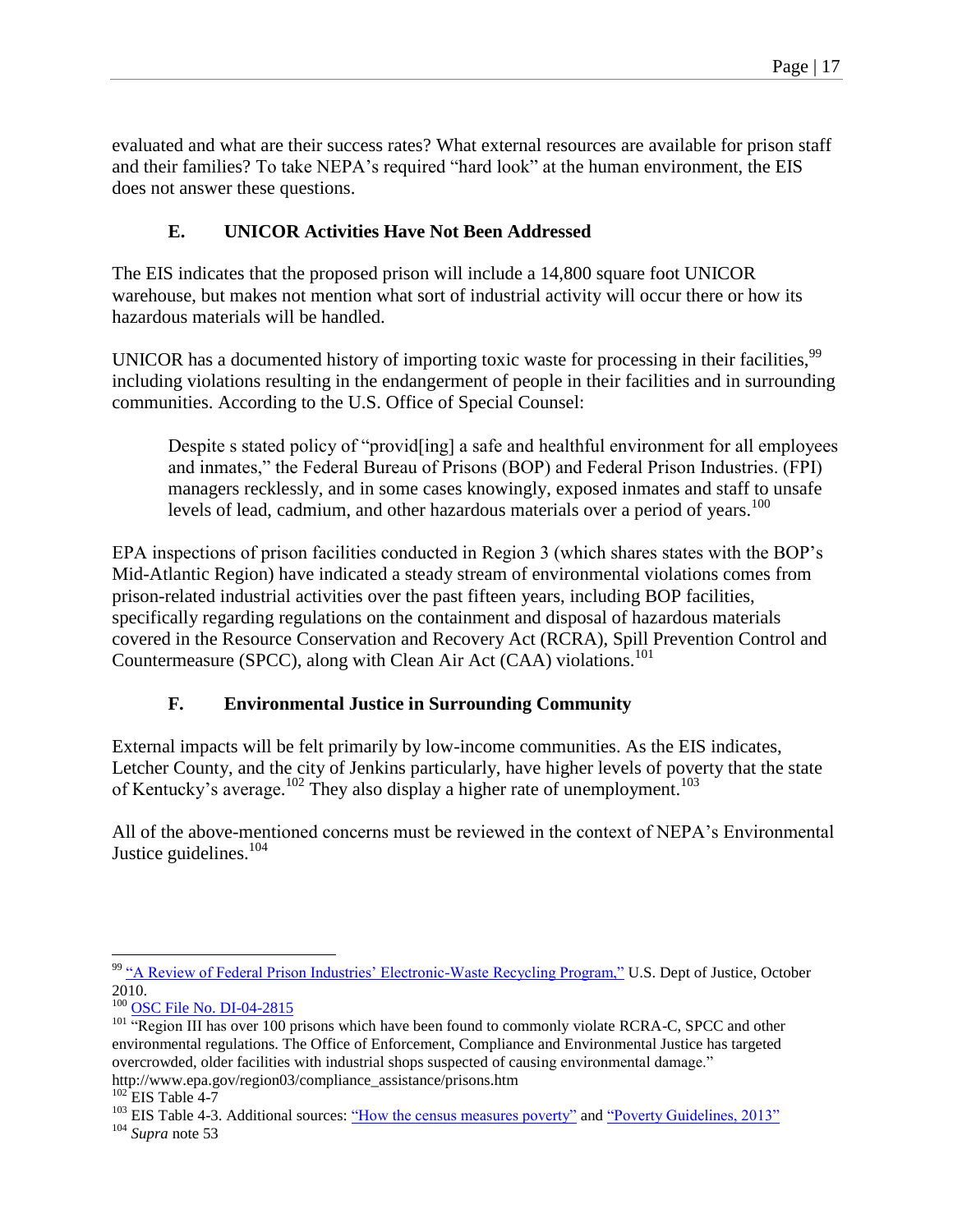# **G. Additional Socioeconomic Impacts**

In accordance with the requirements that NEPA assess the socioeconomic impacts as part of the environmental review, HRDC is including concerns regarding electoral accuracy as a socioeconomic impact of great concern which has not been addressed by the BOP in this EIS.

Specifically, BOP should address the census crediting of incarcerated persons from all over the country to an impoverished, predominately white rural congressional district that contains large prisons in order to enhance the weight of a vote in those districts, diluting all other votes in the state. Incarcerated populations are disproportionately Black and Latino; most prisons are built in disproportionately white areas. Using Black and Latino prisoners to pad the populations of white legislative districts dilutes minority voting strength state-wide."<sup>105</sup>

# **V. Cumulative Impacts**

Many of the issues addressed by HRDC above, but not by the EIS, trigger additional and deeper review of the cumulative nature of each issue. Several examples include:

- Assessing the severity of increased water pollution in areas where water has already been contaminated by previous mining, gas and other operations, and identifying how long these activities are anticipated to continue;
- Assessing UNICOR operations contributing towards an overall increase in the base level of hazardous materials and pollution over the projected lifespan of the facility;
- Assessing air emission calculations which include the indirect sources, such as the fuel source for the significant requirement of electricity for constant lighting, electric fencing, etc. (including greenhouse gases). 106

# **VI. Conclusion**

The only stated attempt at providing any semblance of mitigation for the above-listed concerns (aside from monetary compensation for loss of endangered species) appears to be the socioeconomic benefits that the BOP is alleging to take place as a result of this project.<sup>107</sup> In doing so, they must provide a comparative analysis based on the socioeconomic benefits alleged during the EIS process for the neighboring Martin, McCreary and Clay facilities, in order to fulfill the duties of a "reasonably thorough discussion of the significant aspects" of the project.<sup>108</sup>

After reviewing the site alternatives presented, assessing alleged need for the project and the analyzing the benefits intended to mitigate impacts, HRDC views the No Action Alternative as the only responsible option presented in the EIS.

<sup>105</sup> *Supra* note 51

<sup>&</sup>lt;sup>106</sup> See Appendix C "Air Emission Calculations," the assessment of emissions associated with "operations" only appear to include use of back-up generators and boilers, but overall power supply for daily operations.

 $107$  See EIS Table ES-1

<sup>108</sup> *Supra* note 32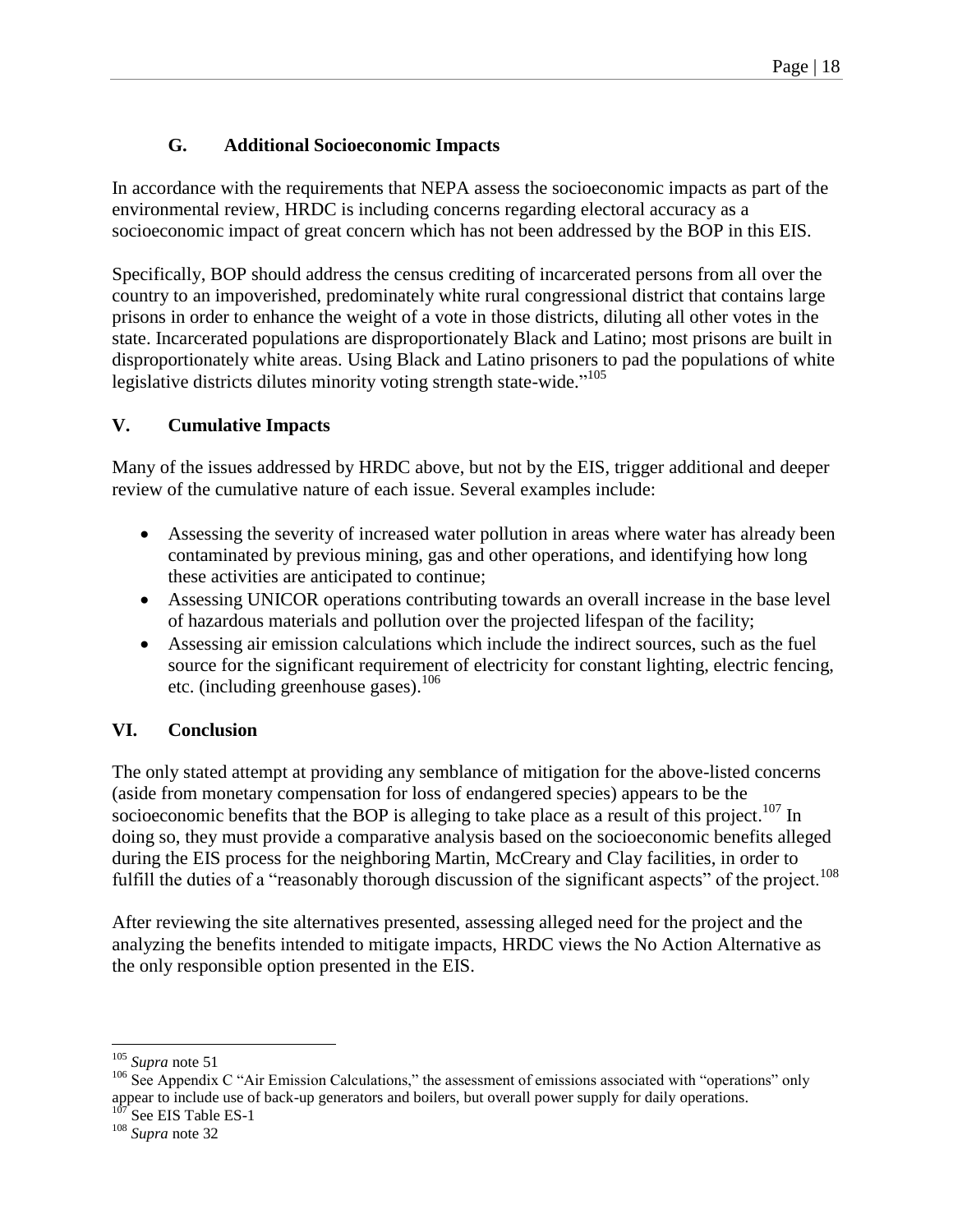The BOP wrongly states that the No Action Alternative would leave existing USPs overcrowded and that it is "not considered a viable alternative." The population numbers presented in the EIS indicate clearly that the BOP will remain over-crowded even if the proposed facility is built. Addressing the issue of over-incarceration would be a more time efficient and cost efficient manner to address over-crowding than providing a short-term Band-Aid solution by building this facility in a location that has suffered long-term environmental degradation and which should not have to contend with a prison at a time when ecological and economic health is a regional priority.

The BOP should not only be considering No Action as a viable option, but as the preferred option for this site, based on the BOP's research that has been presented in the EIS, and based on the questions presented in this comment which remain unanswered.

Finally, for the reasons stated herein, the EIS does not contain a detailed discussion of environmental impacts as required by law, and therefore the proposed alternatives of this project cannot proceed until BOP issues an environmental impact statement that complies with applicable law.

If you have questions or require additional information please do not hesitate to contact me.

Sincerely,

Paul Wright. Executive Director, HRDC (561) 360-2523

*The HRDC submits this comment, along with the support of the individuals and organizations listed below:*

#### **Kentuckians For The Commonwealth**

Dana Beasley Brown, chairperson 250 Plaza Drive, Suite 4 Lexington, KY 40503 (859) 276-0563

**Abolitionist Law Center** P.O. Box 8654 Pittsburgh, PA 15221 (412) 654 9070 abolitionistlawcenter.org

#### **Center for Biological Diversity**

Lori Ann Burd, Environmental Health Director Portland, OR (971) 717-6405 [laburd@biologicaldiversity.org](mailto:laburd@biologicaldiversity.org)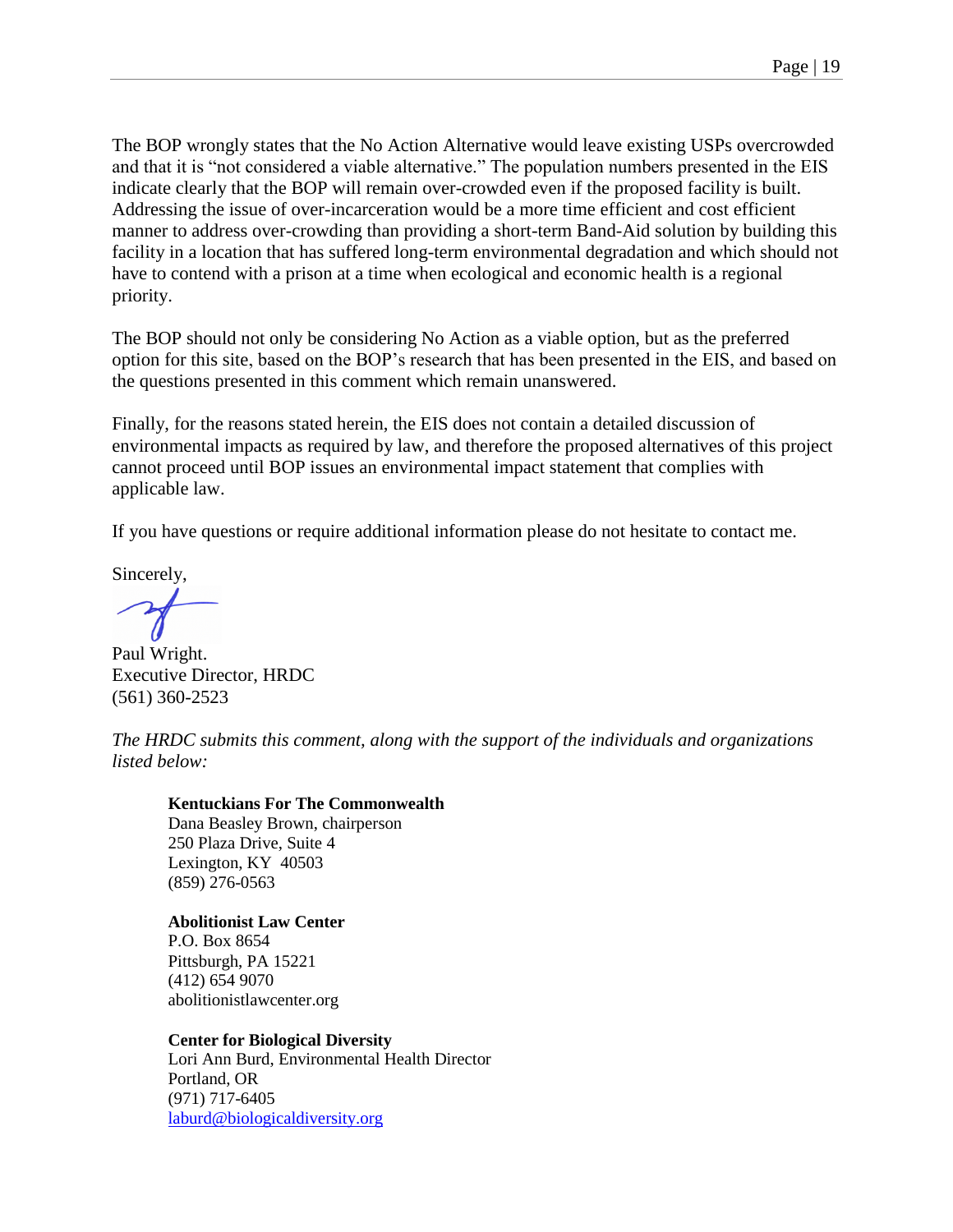#### **Virginia Organizing**

Sandra A. Cook, Chairperson 703 Concord Avenue Charlottesville, VA 22903-5208 (434) 984-4655 ext. 222

#### **Architects / Designers / Planners for Social Responsibility**

Raphael Sperry, President (415) 519-7027 [raphael@adpsr.org](mailto:raphael@adpsr.org)

#### **Global Justice Ecology Project**

Anne Petermann, Executive Director Buffalo, NY [\(716\) 931-5833](tel:%2B1.716.931.5833) [anne@globaljusticeecology.org](mailto:anne@globaljusticeecology.org)

#### **Stories from South Central WV**

Chris Gang [chrisgang@gmail.com,](mailto:chrisgang@gmail.com) 681-214-0884

#### **Radical Action for Mountain Peoples' Survival (RAMPS)**

Kim Ellis PO Box 121, Rock Creek, WV 25174 [info@rampscampaign.org,](mailto:info@rampscampaign.org) 304-854-0956,

#### **Prison Books Collective**

Chapell Hill, NC (919) 443-9238 [prisonbooks@gmail.com](mailto:prisonbooks@gmail.com)

#### **Working Narratives**

1512 Orange Street Wilmington, NC 28401

#### *Individual Signers*

Preston Elrod, Ph.D. Professor and Division Chair, Undergraduate Studies School of Justice Studies Eastern Kentucky University Richmond, KY 40475 USA (859) 622-1160